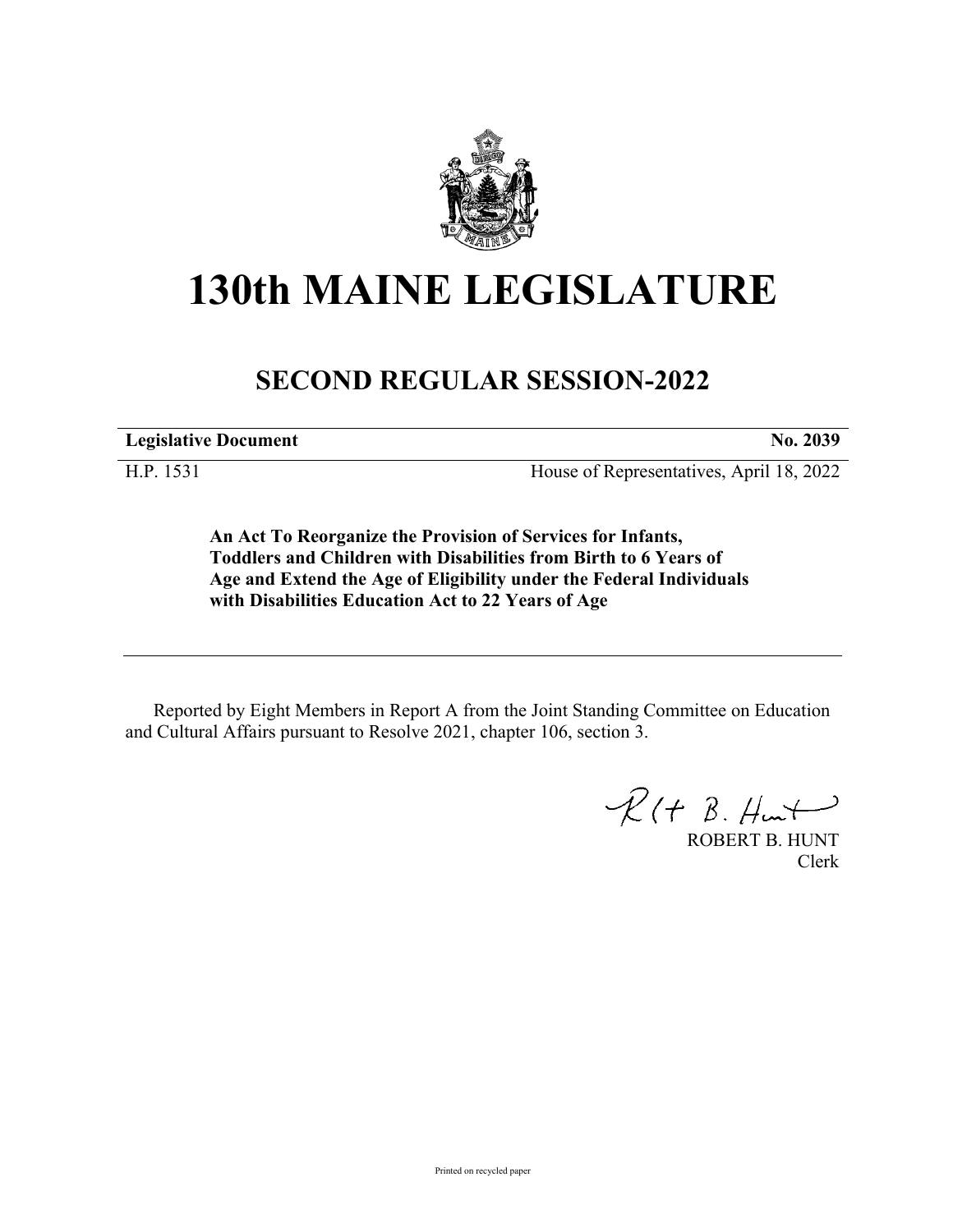| 1                                       | Be it enacted by the People of the State of Maine as follows:                                                                                                                                                                                                                                                                                                                                                                                                           |
|-----------------------------------------|-------------------------------------------------------------------------------------------------------------------------------------------------------------------------------------------------------------------------------------------------------------------------------------------------------------------------------------------------------------------------------------------------------------------------------------------------------------------------|
| $\overline{2}$                          | <b>Sec. 1. 5 MRSA §285, sub-§1, ¶F-7, as corrected by RR 2009, c. 1, §5, is amended</b>                                                                                                                                                                                                                                                                                                                                                                                 |
| 3                                       | to read:                                                                                                                                                                                                                                                                                                                                                                                                                                                                |
| $\overline{4}$<br>5<br>6<br>7<br>8<br>9 | Any Before July 1, 2026, any employee of a regional site of the Child<br>$F-7.$<br>Development Services System under Title 20-A, section 7209, if the group health plan<br>is agreed to in collective bargaining and funds are available $\frac{1}{2}$ beginning July 1,<br>2026, any employee of the state intermediate educational unit under Title 20-A, section<br>7104, if the group health plan is agreed to in collective bargaining and funds are<br>available; |
| 10                                      | Sec. 2. 5 MRSA §12004-C, sub-§10 is enacted to read:                                                                                                                                                                                                                                                                                                                                                                                                                    |
| 11                                      | <u>10.</u>                                                                                                                                                                                                                                                                                                                                                                                                                                                              |
| 12<br>13                                | <b>Expenses Only</b><br>Board of directors, state intermediate<br>20-A MRSA §7105<br>educational unit                                                                                                                                                                                                                                                                                                                                                                   |
| 14                                      |                                                                                                                                                                                                                                                                                                                                                                                                                                                                         |
| 15                                      | <b>Sec. 3. 5 MRSA §12021, sub-§6, ¶A, as enacted by PL 2011, c. 616, Pt. A, §1, is</b>                                                                                                                                                                                                                                                                                                                                                                                  |
| 16                                      | amended to read:                                                                                                                                                                                                                                                                                                                                                                                                                                                        |
| 17                                      | A. The Before July 1, 2026, the Child Development Services System under Title 20-A,                                                                                                                                                                                                                                                                                                                                                                                     |
| 18                                      | section 7209 and, beginning July 1, 2026, the state intermediate educational unit under                                                                                                                                                                                                                                                                                                                                                                                 |
| 19                                      | Title 20-A, section 7104;                                                                                                                                                                                                                                                                                                                                                                                                                                               |
| 20                                      | Sec. 4. 5 MRSA §24051, sub-§3, ¶H, as enacted by PL 2019, c. 450, §11, is                                                                                                                                                                                                                                                                                                                                                                                               |
| 21                                      | amended to read:                                                                                                                                                                                                                                                                                                                                                                                                                                                        |
| 22                                      | H. Three persons representing statewide, membership or constituent organizations that                                                                                                                                                                                                                                                                                                                                                                                   |
| 23                                      | advance the well-being of young children and their families, including early care and                                                                                                                                                                                                                                                                                                                                                                                   |
| 24                                      | education programs, child care centers, Head Start programs, resource development                                                                                                                                                                                                                                                                                                                                                                                       |
| 25                                      | centers, programs for school-age children, ehild development services the state                                                                                                                                                                                                                                                                                                                                                                                         |
| 26                                      | intermediate educational unit, physicians and child advocates, nominated by their                                                                                                                                                                                                                                                                                                                                                                                       |
| 27                                      | organizations and appointed by the cabinet;                                                                                                                                                                                                                                                                                                                                                                                                                             |
| 28                                      | <b>Sec. 5. 5 MRSA §24052, sub-§1, ¶D, as enacted by PL 2019, c. 450, §11, is</b>                                                                                                                                                                                                                                                                                                                                                                                        |
| 29                                      | amended by amending subparagraph (3) to read:                                                                                                                                                                                                                                                                                                                                                                                                                           |
| 30                                      | (3) Enhance and improve quality and outcomes of early childhood and education                                                                                                                                                                                                                                                                                                                                                                                           |
| 31                                      | programs and services, including child development services the state intermediate                                                                                                                                                                                                                                                                                                                                                                                      |
| 32                                      | educational unit, home visitation, child care, education services, supervision                                                                                                                                                                                                                                                                                                                                                                                          |
| 33                                      | services, health services and social services; and                                                                                                                                                                                                                                                                                                                                                                                                                      |
| 34                                      | <b>Sec. 6. 20-A MRSA §1001, sub-§9-B,</b> as amended by PL 2005, c. 662, Pt. A, §6,                                                                                                                                                                                                                                                                                                                                                                                     |
| 35                                      | is further amended to read:                                                                                                                                                                                                                                                                                                                                                                                                                                             |
| 36                                      | 9-B. Disciplinary sanctions for children with disabilities. They retain the authority                                                                                                                                                                                                                                                                                                                                                                                   |
| 37                                      | to sanction a child with a disability as defined in section 7001, subsection 1-A for                                                                                                                                                                                                                                                                                                                                                                                    |
| 38                                      | misconduct that violates school rules. Notwithstanding the duties of school administrative                                                                                                                                                                                                                                                                                                                                                                              |
| 39                                      | units as described in section 7202, the school board may authorize the superintendent,                                                                                                                                                                                                                                                                                                                                                                                  |
| 40                                      | principal or assistant principal to enforce this subsection by allowing the superintendent,                                                                                                                                                                                                                                                                                                                                                                             |
| 41                                      | principal or assistant principal to suspend a child with a disability up to a maximum of 10                                                                                                                                                                                                                                                                                                                                                                             |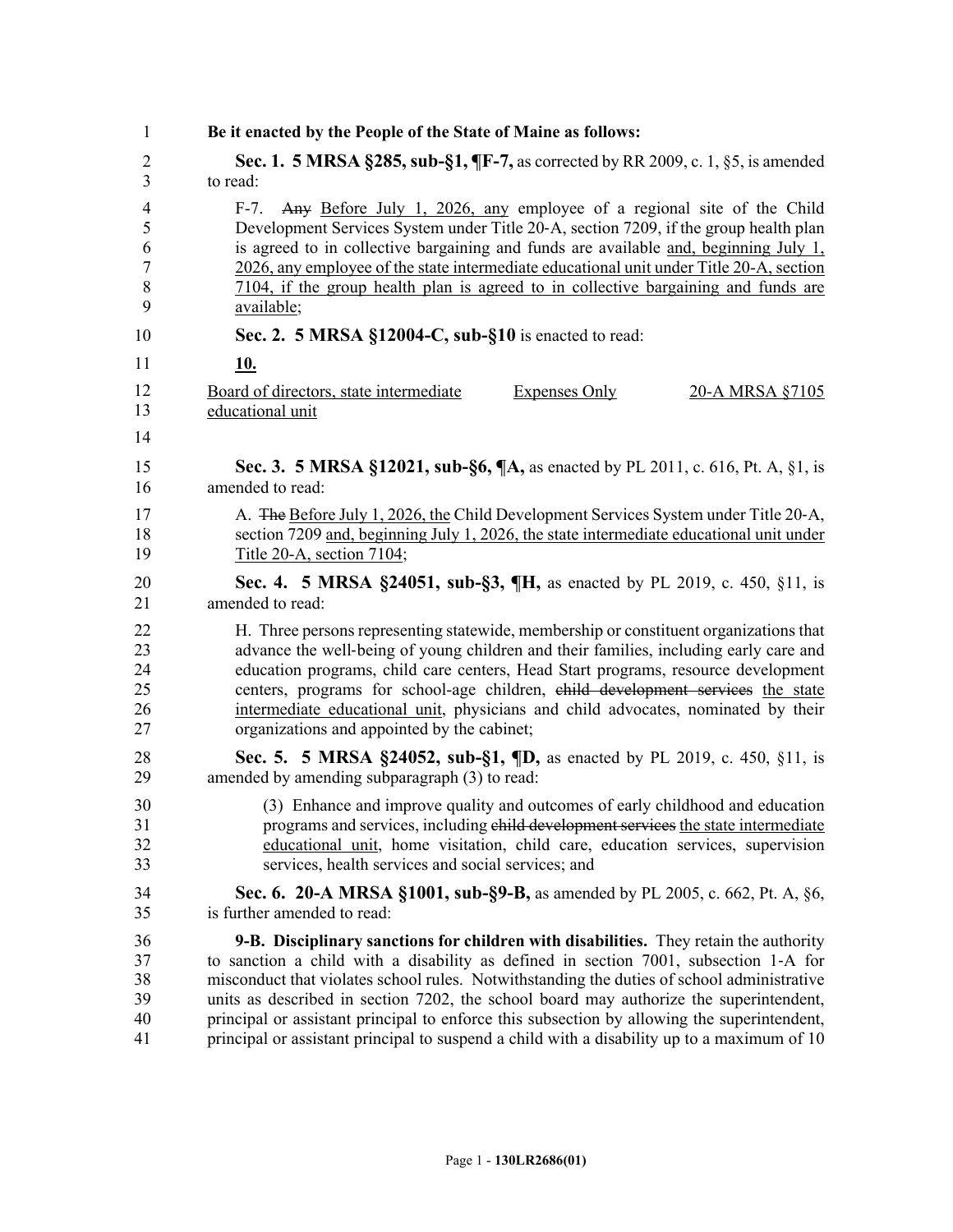days individually or cumulatively for infractions of school rules. When a child with a 43 disability is suspended for 10 days or less individually or cumulatively within a school year for a violation of school rules, the school board is not required to provide a tutor, 45 transportation or any other aspect of the student's special education program. Discipline of 46 children with disabilities must be consistent with the requirements of the federal Individuals with Disabilities Education Act, 20 United States Code, Section 1415(k). 48 Beginning July 1, 2026, this subsection applies to a child with a disability as defined in section 7201-A, subsection 1. 1 2 3 4 5 6 7 8

- 9 **Sec. 7. 20-A MRSA §5201, sub-§3, ¶E,** as amended by PL 2005, c. 662, Pt. A, 10 §12, is further amended to read:
- 11 E. The Before July 1, 2026, the eligibility for a child with a disability is governed by 12 section 7001, subsection 1-A. Beginning July 1, 2026, the eligibility for a child with a 13 disability is governed by section 7201-A, subsection 1.

14 **Sec. 8. 20-A MRSA §6202, first ¶,** as amended by PL 2021, c. 462, §1, is further 15 amended to read:

16 The commissioner shall establish a statewide assessment program to measure and 17 evaluate on a continuing basis the academic achievements of students in grades 3 to 12 on 18 the accountability standards set forth in section 6209 and in department rules implementing 19 that section and other curricular requirements. The commissioner may elect to provide for 20 the use of alternative measures of student achievement in grades 9 to 12. This assessment 21 applies to students in the public elementary and secondary schools, in public charter 22 schools, as that term is defined in section 2401, subsection 9, and in all private schools 23 approved for tuition whose school enrollments include at least 60% publicly funded 24 students, as determined by the previous school year's October and April average 25 enrollment. The Before July 1, 2026, the assessment program must be adapted to meet the 26 needs of children with disabilities as defined in section 7001, subsection 1‑A or other 27 students as defined under rules by the commissioner. The assessment program may not 28 include the use of the standardized test known as "the SAT" as a method for assessing 29 student performance. Beginning July 1, 2026, the assessment program must be adapted to 30 meet the needs of children with disabilities as defined in section 7201-A, subsection 1 or 31 other students as defined under rules adopted by the commissioner.

32 **Sec. 9. 20-A MRSA §7001, sub-§1-B, ¶B,** as amended by PL 2011, c. 542, Pt. A, 33 §21, is further amended to read:

- 34 B. For children at least 3 years of age and under 20 22 years of age evaluated in 35 accordance with the federal Individuals with Disabilities Education Act, 20 United 36 States Code, Section 1414, subsections (a) to (c) as measured by both standardized, 37 norm-referenced diagnostic instruments and appropriate procedures with delays or 38 impairments such that the children need special education:
- 39 (1) A child at least 3 years of age and under 6 years of age with a significant 40 developmental delay, at the discretion of the intermediate educational unit or 41 school administrative unit, as defined in rules adopted by the department, in one or 42 more of the following areas: cognitive development; physical development, 43 including vision and hearing; communication development; social or emotional 44 development; adaptive development; or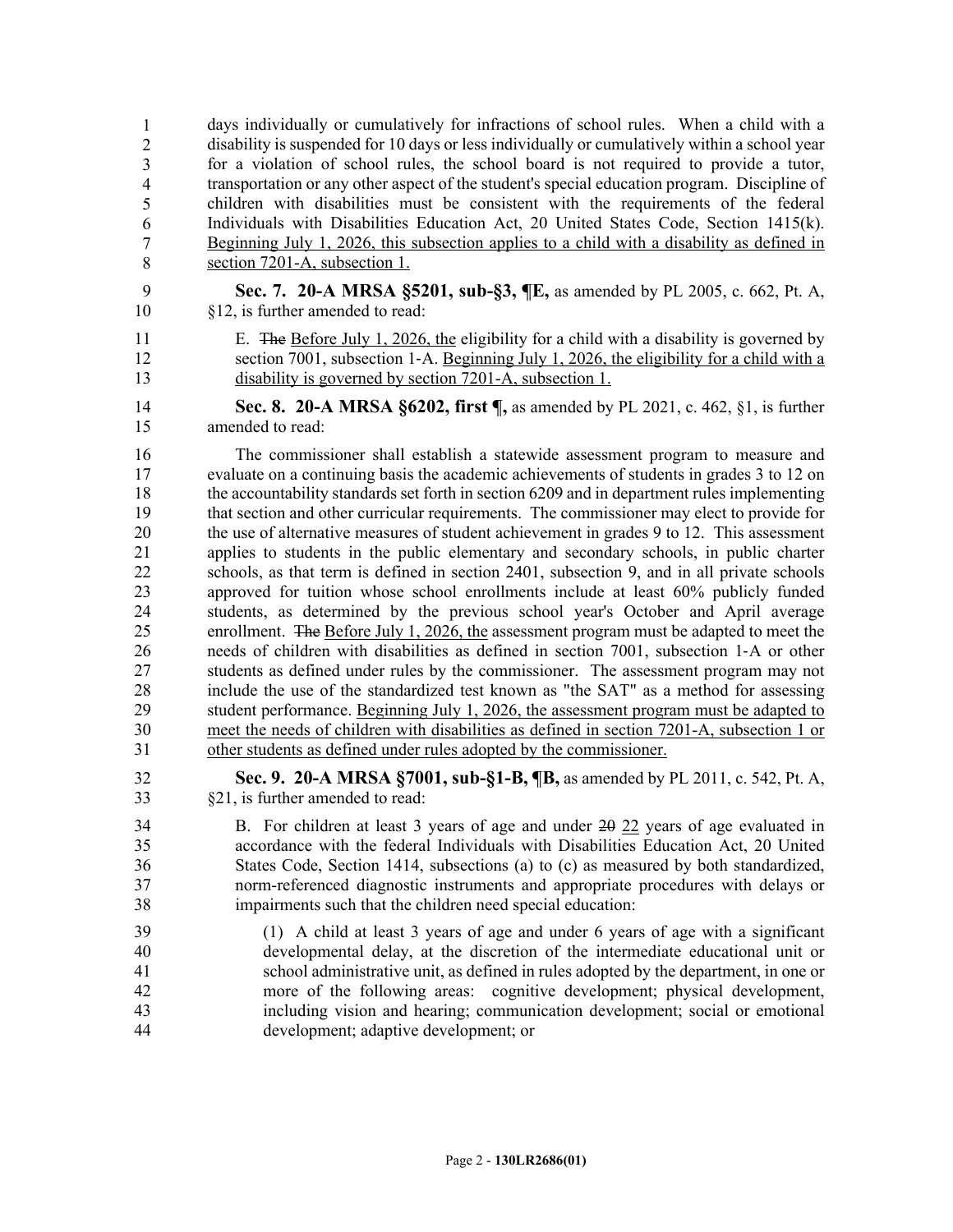| 1        | (2) A child with at least one of the following:                                                                                                                                        |
|----------|----------------------------------------------------------------------------------------------------------------------------------------------------------------------------------------|
| 2        | (a) Intellectual disability;                                                                                                                                                           |
| 3        | (b) Hearing impairment, including deafness;                                                                                                                                            |
| 4        | (c) Speech or language impairment;                                                                                                                                                     |
| 5        | (d) Visual impairment, including blindness;                                                                                                                                            |
| 6        | (e) Serious emotional disturbance;                                                                                                                                                     |
| 7        | (f) Orthopedic impairment;                                                                                                                                                             |
| 8        | $(g)$ Autism;                                                                                                                                                                          |
| 9        | (h) Traumatic brain injury;                                                                                                                                                            |
| 10       | (i) Other health impairment;                                                                                                                                                           |
| 11       | (j) Specific learning disabilities;                                                                                                                                                    |
| 12       | (k) Deafness and blindness; and                                                                                                                                                        |
| 13       | (1) Multiple disabilities.                                                                                                                                                             |
| 14       | This paragraph is repealed July 1, 2024.                                                                                                                                               |
| 15<br>16 | Sec. 10. 20-A MRSA §7001, sub-§2-A, as amended by PL 2011, c. 477, Pt. F, §1,<br>is further amended by enacting a new first blocked paragraph to read:                                 |
| 17       | This subsection is repealed July 1, 2024.                                                                                                                                              |
| 18       | <b>Sec. 11. 20-A MRSA §7006, as enacted by PL 2005, c. 662, Pt. A, §20, is repealed.</b>                                                                                               |
| 19       | Sec. 12. 20-A MRSA §7008 is enacted to read:                                                                                                                                           |
| 20       | §7008. Repeal                                                                                                                                                                          |
| 21       | This chapter is repealed July 1, 2026.                                                                                                                                                 |
| 22       | Sec. 13. 20-A MRSA c. 301-A is enacted to read:                                                                                                                                        |
| 23       | <b>CHAPTER 301-A</b>                                                                                                                                                                   |
| 24       | <b>EARLY INTERVENTION SERVICES</b>                                                                                                                                                     |
| 25       | §7101. Purpose and commitment                                                                                                                                                          |
| 26       | The purpose of this chapter is to implement Part C of the federal Individuals with                                                                                                     |
| 27<br>28 | Disabilities Education Act, 20 United States Code, Section 1400 et seq. The State is<br>committed to ensuring that all eligible infants and toddlers with disabilities are identified, |
| 29       | evaluated and provided with the early intervention services selected by their individualized                                                                                           |
| 30       | family services plan teams and described in their individualized family services plans.                                                                                                |
| 31       | §7102. Definitions                                                                                                                                                                     |
| 32       | As used in this chapter, the following terms have the following meanings.                                                                                                              |
| 33       | <b>1. Birth to under 3 years of age.</b> "Birth to under 3 years of age" means from the day                                                                                            |
| 34       | a child is born until the child's 3rd birthday.                                                                                                                                        |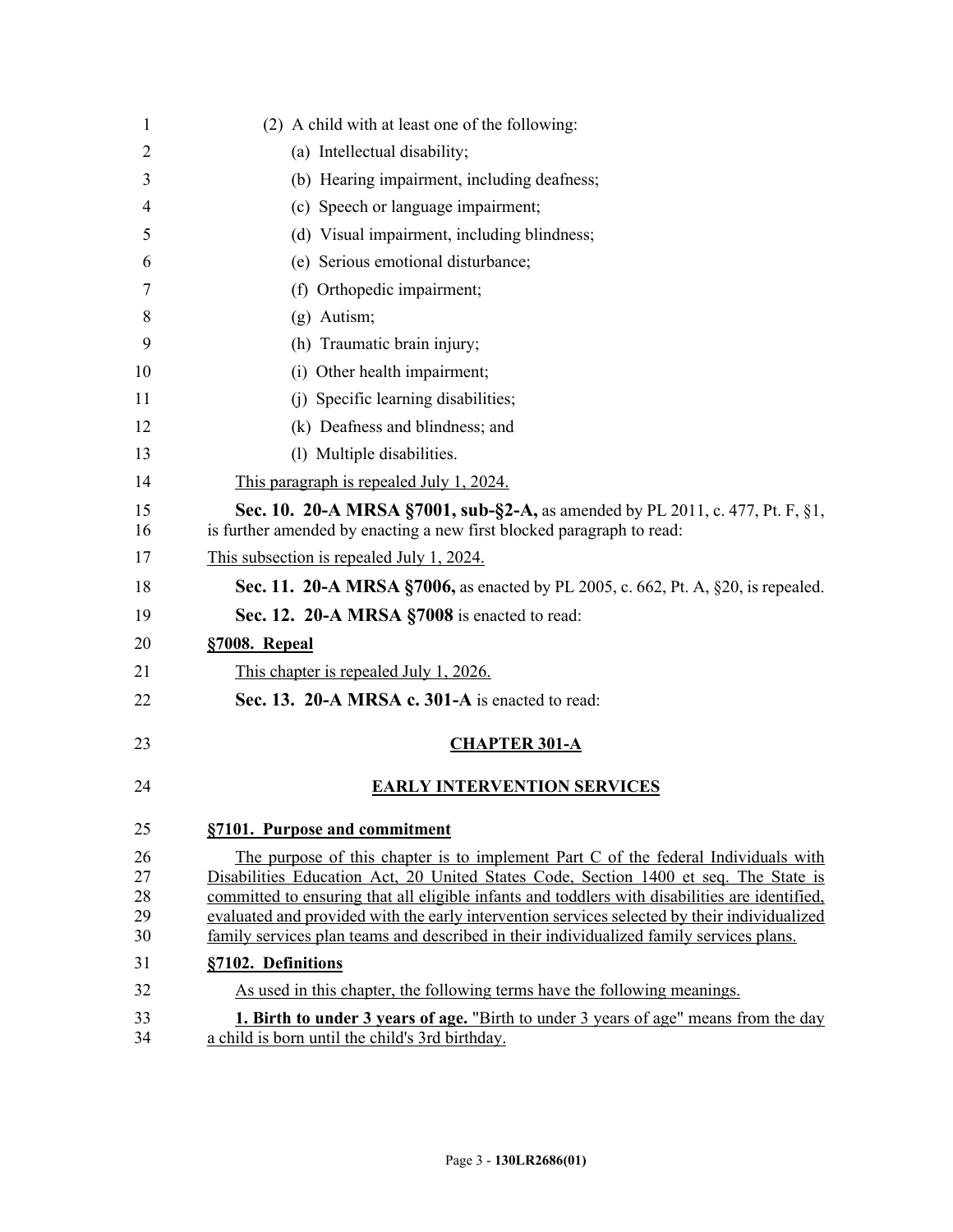| 1                   | 2. Board. "Board" means the board of directors established under section 7105.                                                                                                               |
|---------------------|----------------------------------------------------------------------------------------------------------------------------------------------------------------------------------------------|
| $\overline{2}$      | <b>3. Early intervention services.</b> Beginning July 1, 2026, "early intervention services"                                                                                                 |
| $\overline{3}$      | means developmental services that are provided under public supervision; are provided at                                                                                                     |
| $\overline{4}$      | no cost except where federal or state law provides for a system of payments by families,                                                                                                     |
| 5                   | including a schedule of sliding fees; are designed to meet the developmental needs of an                                                                                                     |
| 6                   | infant or toddler with a disability, as identified by the individualized family services plan                                                                                                |
| $\overline{7}$<br>8 | team, in one or more areas, including physical development, cognitive development,<br>communication development, social or emotional development and adaptive development;                   |
| 9                   | meet the standards of the State; are provided by qualified personnel; to the maximum extent                                                                                                  |
| 10                  | appropriate, are provided in natural environments, including the home, and community                                                                                                         |
| 11                  | settings in which infants or toddlers without disabilities participate; and are provided in                                                                                                  |
| 12                  | conformity with an individualized family services plan.                                                                                                                                      |
| 13<br>14            | 4. Infant or toddler with a disability. Beginning July 1, 2026, "infant or toddler with<br>a disability" means a child from birth to under 3 years of age:                                   |
| 15                  |                                                                                                                                                                                              |
| 16                  | Who needs early intervention services because the child has a significant<br>А.<br>developmental delay, as measured by both diagnostically appropriate instruments and                       |
| 17                  | procedures, in one or more of the following areas: cognitive development; physical                                                                                                           |
| 18                  | development, including vision and hearing; communication development; social or                                                                                                              |
| 19                  | emotional development; and adaptive development; or                                                                                                                                          |
| 20                  | B. With a diagnosed physical or mental condition that has a high probability of                                                                                                              |
| 21                  | resulting in a developmental delay, with the condition being such that the child needs                                                                                                       |
| 22                  | early intervention services.                                                                                                                                                                 |
| 23                  | 5. Individualized family services plan. "Individualized family services plan" means                                                                                                          |
| 24                  | the plan to provide services in accordance with Part C to an infant or toddler with a                                                                                                        |
| 25                  | disability or to the infant's or toddler's family.                                                                                                                                           |
| 26                  | 6. Individualized family services plan team. "Individualized family services plan                                                                                                            |
| 27                  | team" means the group of individuals composed in accordance with Part C of the federal                                                                                                       |
| 28<br>29            | Individuals with Disabilities Education Act, 20 United States Code, Section 1400 et seq. to<br>determine the individualized family services plan for an infant or toddler with a disability. |
| 30                  | 7. Part B. "Part B" means Part B of the federal Individuals with Disabilities Education                                                                                                      |
| 31                  | Act, 20 United States Code, Section 1400 et seq.                                                                                                                                             |
| 32                  | 8. Part C. "Part C" means Part C of the federal Individuals with Disabilities Education                                                                                                      |
| 33                  | Act, 20 United States Code, Section 1400 et seq.                                                                                                                                             |
| 34                  | 9. State intermediate educational unit. "State intermediate educational unit" or                                                                                                             |
| 35                  | "SIEU" means the state intermediate educational unit established in section 7104.                                                                                                            |
| 36                  | §7103. Department duties                                                                                                                                                                     |
| 37                  | The department shall:                                                                                                                                                                        |
| 38                  | <b>1. Lead agency.</b> Beginning July 1, 2026, serve as the lead agency for the statewide                                                                                                    |
| 39                  | system pursuant to 20 United States Code, Section 1435, including the identification and                                                                                                     |
| 40<br>41            | coordination of all available resources within the State for services to eligible infants and<br>toddlers with disabilities from birth to under 3 years of age and their families;           |
|                     |                                                                                                                                                                                              |
| 42                  | 2. Part C coordinator. Appoint a coordinator of Part C services;                                                                                                                             |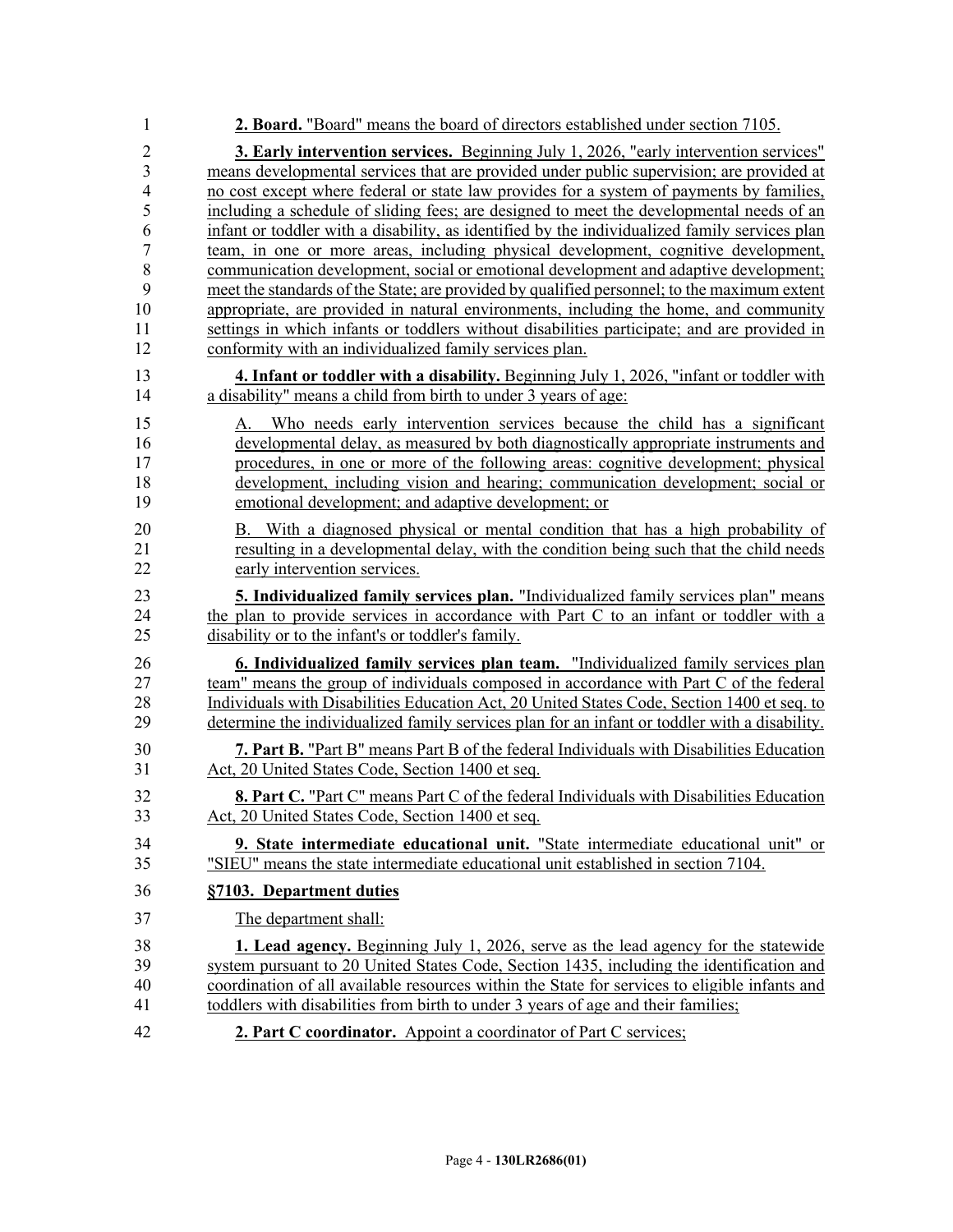| $\mathbf{1}$   | 3. Monitoring and oversight. Beginning July 1, 2026, ensure through regular,                 |
|----------------|----------------------------------------------------------------------------------------------|
| $\overline{2}$ | comprehensive monitoring and oversight of the SIEU that:                                     |
| $\mathfrak{Z}$ | A. Appropriate early intervention services based on scientifically based research, to the    |
| $\overline{4}$ | extent practicable, are available to all infants and toddlers with disabilities and their    |
| 5              | families, including Indian infants and toddlers with disabilities and their families         |
| 6              | residing on a reservation geographically located in the State and infants and toddlers       |
| $\overline{7}$ | with disabilities who are homeless children and their families;                              |
| 8              | B. A comprehensive child find system that meets the requirements of Part C is available      |
| 9              | throughout the State;                                                                        |
| 10             | C. A timely, multidisciplinary evaluation of the functioning of each infant and toddler      |
| 11             | with a disability and a family-directed identification of the needs of each family of such   |
| 12             | an infant or toddler to assist appropriately in the development of the infant or toddler     |
| 13             | are conducted;                                                                               |
| 14             | D. Each infant or toddler with a disability has an individualized family services plan,      |
| 15             | developed in accordance with Part C, including service coordination in accordance            |
| 16             | with the plan;                                                                               |
| 17             | E. To the maximum extent appropriate, early intervention services are provided in            |
| 18             | natural environments and that the provision of early intervention services for an infant     |
| 19             | or toddler with a disability that occurs in a setting other than a natural environment that  |
| 20             | is most appropriate, as determined by the parent and the individual family services plan     |
| 21             | team, occurs only when early intervention cannot be achieved satisfactorily for the          |
| 22             | infant or toddler in the natural environment; and                                            |
| 23             | F. Parents are provided with procedural safeguards in accordance with Part C;                |
| 24             | 4. Application. Submit an annual application to the United States Department of              |
| 25             | Education for a Part C grant and include in its annual application a policy for the extended |
| 26             | Part C option described by 34 Code of Federal Regulations, Part 303 under which a parent     |
| 27             | of a child with a disability who is eligible for preschool services pursuant to Part B and   |
| 28             | who previously received early intervention services pursuant to Part C may decline the       |
| 29             | right to an individualized education plan and a free, appropriate public education in order  |
| 30             | to choose the continuation of early intervention services from 3 years of age until the      |
| 31             | beginning of the school year following the child's 3rd birthday;                             |
| 32             | 5. Funding mechanism. Develop and maintain a funding mechanism for the SIEU.                 |
| 33             | The funding mechanism must maximize billing through private insurance and the                |
| 34             | MaineCare program. The department shall require the SIEU to enter into a subgrantee          |
| 35             | agreement with the department that makes the distribution of federal Part C and state funds  |
| 36             | contingent on the delivery of early intervention services in accordance with the agreement;  |
| 37             | <b>6. Financial oversight of SIEU.</b> Provide monitoring and oversight of fiscal activities |
| 38             | of the SIEU;                                                                                 |
| 39             | 7. Interagency agreements. Enter into interagency agreements, including agreements           |
| 40             | that define the financial responsibility of each agency for paying for early intervention    |
| 41             | services and procedures for resolving interagency disputes;                                  |
| 42             | <b>8. Interagency coordinating council.</b> Establish and support a state interagency        |
| 43             | coordinating council in accordance with Part C;                                              |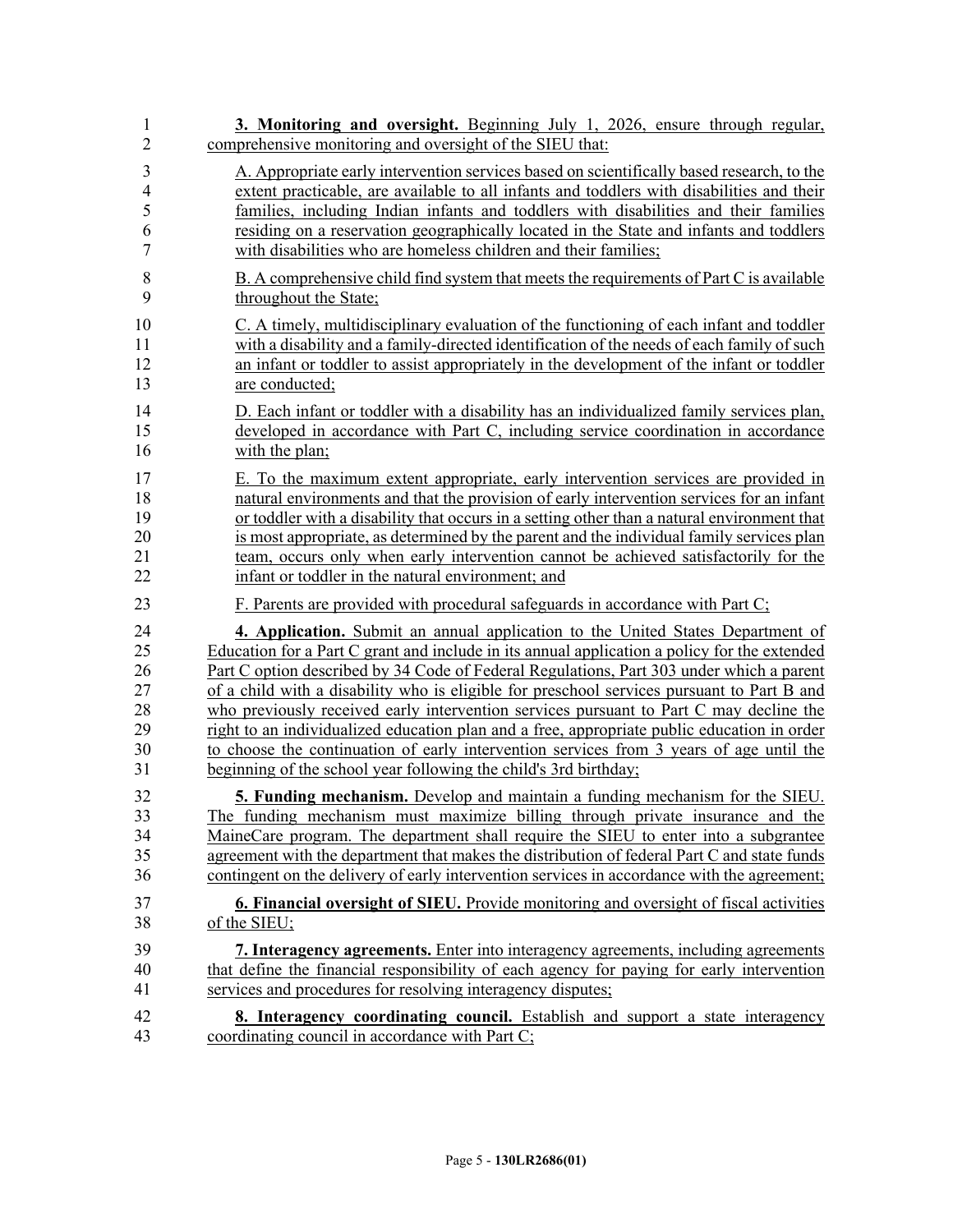| 1              | <b>9. Personnel development.</b> Develop and implement a comprehensive system of               |
|----------------|------------------------------------------------------------------------------------------------|
| $\overline{2}$ | personnel development, including the training of paraprofessionals and the training of         |
| 3              | primary referral sources with respect to the basic components of early intervention services   |
| $\overline{4}$ | available in the State;                                                                        |
| 5              | <b>10. Public awareness program.</b> Develop and implement a public awareness program          |
| 6              | focusing on early identification of infants and toddlers with disabilities and disseminate to  |
| $\overline{7}$ | all primary referral sources, especially hospitals and physicians, information to be given to  |
| 8              | parents, especially to parents with premature infants or infants with other physical risk      |
| 9              | factors associated with learning or developmental complications, on the availability of        |
| 10             | early intervention services pursuant to Part C and this chapter as well as procedures for      |
| 11             | assisting such sources in disseminating such information to parents of infants and toddlers    |
| 12             | with disabilities; and                                                                         |
| 13             | 11. Rules. Develop and adopt rules necessary to carry out Part C and this chapter,             |
| 14             | including, but not limited to, rules regarding:                                                |
| 15             | A. A rigorous definition of the term "developmental delay";                                    |
| 16             | B. Child find;                                                                                 |
| 17             | C. Multidisciplinary assessment and family-directed assessment;                                |
| 18             | D. The role of the individualized family services plan team;                                   |
| 19             | E. Development, implementation and periodic review of the individualized family                |
| 20             | services plan;                                                                                 |
| 21             | F. Procedural safeguards; and                                                                  |
| 22             | G. Qualifications for all personnel involved in Part C including early intervention            |
| 23             | service providers.                                                                             |
| 24             | Rules developed and adopted pursuant to this subsection are major substantive rules as         |
| 25             | defined in Title 5, chapter 375, subchapter 2-A.                                               |
| 26             | §7104. State intermediate educational unit                                                     |
| 27             | The state intermediate educational unit is established as a body corporate and politic         |
| 28             | and as a public instrumentality of the State for the purpose of identifying, evaluating and    |
| 29             | providing early intervention services to eligible infants and toddlers with disabilities from  |
| 30             | birth to under 3 years of age and their families pursuant to this chapter. The exercise by the |
| 31             | SIEU of the powers conferred by this chapter is the performance of an essential public         |
| 32             | function by and on behalf of the State.                                                        |
| 33             | §7105. Board of directors                                                                      |
| 34             | The board of directors is established in Title 5, section 12004-C, subsection 10 as the        |
| 35             | policy-making authority and the governing body of the SIEU.                                    |
| 36             | <b>1. Membership.</b> In appointing members to the board, the Governor shall give proper       |
| 37             | consideration to achieving statewide geographical representation, cultural equity and          |
| 38             | gender equity. Each member appointed by the Governor is subject to review by the joint         |
| 39             | standing committee of the Legislature having jurisdiction over education matters and           |
| 40             | confirmation by the Senate. The board consists of 13 voting members and 3 nonvoting            |
| 41             | members as follows:                                                                            |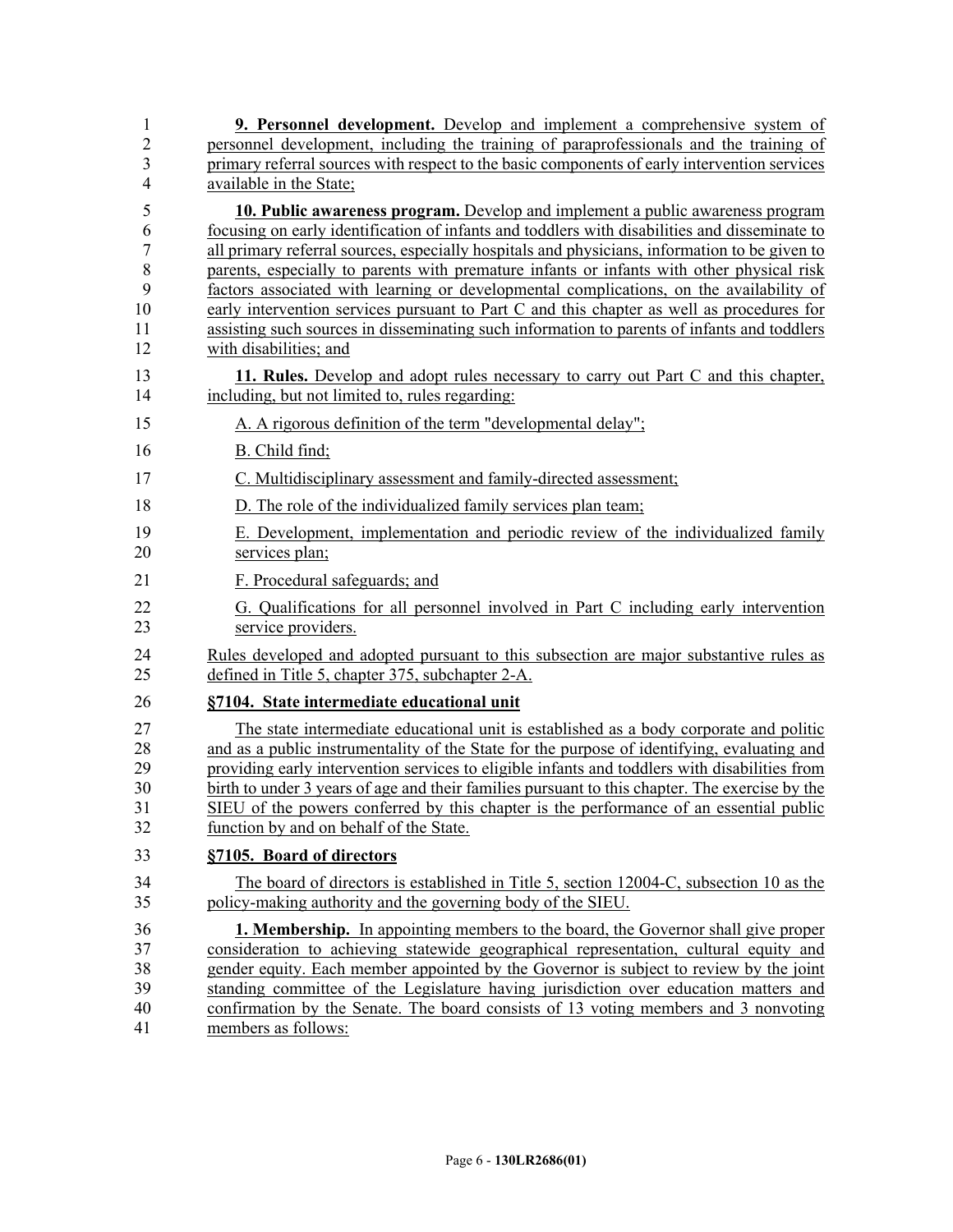| 1  | A. The Commissioner of Education or the commissioner's designee;                             |
|----|----------------------------------------------------------------------------------------------|
| 2  | B. The Commissioner of Health and Human Services or the commissioner's designee;             |
| 3  | C. Three members who are parents of infants and toddlers with disabilities who are           |
| 4  | accessing or have accessed Part C services;                                                  |
| 5  | D. Two members who are providers of early intervention services;                             |
| 6  | E. One representative of the state interagency coordinating council;                         |
| 7  | F. One representative from a private preschool;                                              |
| 8  | G. One representative from a public prekindergarten program;                                 |
| 9  | H. Three members of the general public;                                                      |
| 10 | I. Two employees of the SIEU who are selected by the executive director of the SIEU          |
| 11 | and are nonvoting members; and                                                               |
| 12 | J. The executive director of the SIEU, who serves as the clerk of the board and is a         |
| 13 | nonvoting member.                                                                            |
| 14 | <b>2. Term.</b> Each member of the board appointed by the Governor serves for a term of 3    |
| 15 | years. Appointed board members may serve no more than 3 consecutive terms.                   |
| 16 | <b>3. Chair.</b> The board shall elect a chair annually from among its members. A member     |
| 17 | may not serve more than 2 consecutive terms as chair.                                        |
| 18 | <b>4. Meetings.</b> The board shall meet at least quarterly.                                 |
| 19 | §7106. Administrative and programmatic functions                                             |
| 20 | <b>1. Administrative functions.</b> The powers and duties of the board include the following |
| 21 | administrative functions. The board:                                                         |
| 22 | A. Shall develop and adopt policies, including bylaws, necessary or useful for the           |
| 23 | operation of the SIEU;                                                                       |
| 24 | B. Shall develop and adopt policies necessary or useful for the implementation of Part       |
| 25 | C and any related department regulations;                                                    |
| 26 | C. May delegate duties and responsibilities as necessary for the efficient operation of      |
| 27 | the SIEU;                                                                                    |
| 28 | D. Shall hire an executive director;                                                         |
| 29 | E. Shall appoint a treasurer, who need not be a member of the board, and accept              |
| 30 | donations, bequests or other forms of financial assistance for any educational purpose       |
| 31 | from a public or private person or agency and comply with rules and regulations              |
| 32 | governing grants from the Federal Government or from any other person or agency;             |
| 33 | F. Shall prepare and adopt an annual budget for the operation of the SIEU and exercise       |
| 34 | budgetary responsibility and allocate for expenditure by the SIEU all the resources          |
| 35 | available for the operation of the SIEU and its programs;                                    |
| 36 | G. Shall employ professional and other personnel at the state level and regional levels,     |
| 37 | including those necessary to ensure the implementation of the centralized fiscal and         |
| 38 | data management systems. All SIEU employees are employees for the purposes of the            |
| 39 | Maine Tort Claims Act;                                                                       |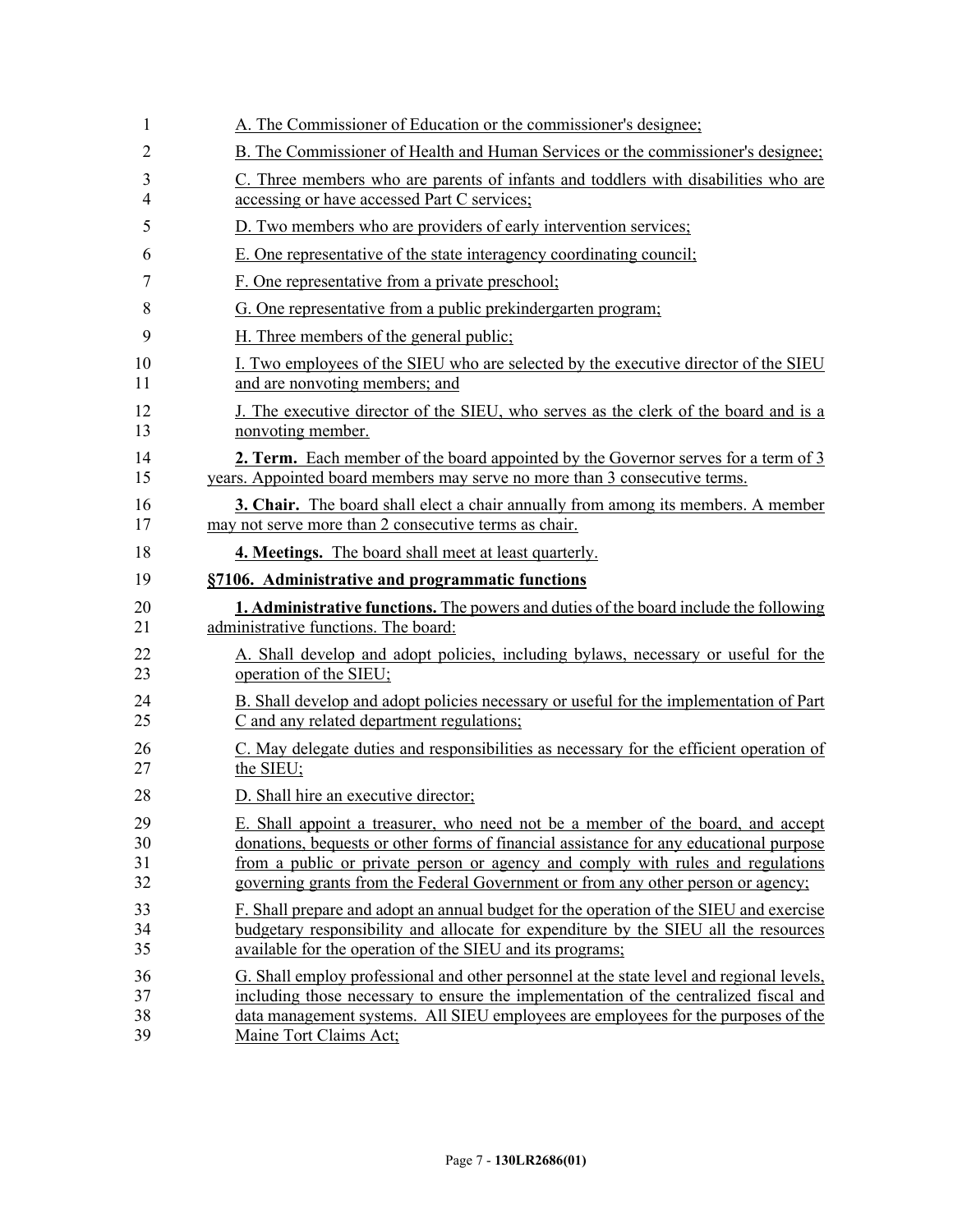| $\mathbf{1}$   | H. Shall establish standards for a statewide salary and benefits administration system,  |
|----------------|------------------------------------------------------------------------------------------|
| $\overline{c}$ | including personnel classifications, position descriptions and salary ranges, and a      |
| 3              | standard package of health, retirement and other fringe benefits for SIEU employees;     |
| $\overline{4}$ | I. Shall develop and implement a statewide salary and benefits administration system     |
| 5              | and perform the payroll functions for SIEU employees;                                    |
| 6              | J. Shall bargain collectively under Title 26, chapter 9-A if the employees of the SIEU   |
| 7              | choose to be represented by an agent for purposes of collective bargaining. In such      |
| 8              | circumstances, the SIEU must be considered a public employer for purposes of             |
| 9              | collective bargaining;                                                                   |
| 10             | K. Shall develop and implement a centralized system for statewide fiscal                 |
| 11             | administration. The SIEU shall establish internal controls and implement accounting      |
| 12             | policies and procedures in accordance with standards set forth by the State Controller;  |
| 13             | L. Shall indemnify the directors, officers and employees affiliated with the SIEU and    |
| 14             | purchase and maintain insurance to indemnify any such person to the extent provided      |
| 15             | in Title 13-B, section 714;                                                              |
| 16             | M. May collect any fees or costs permitted by Part C and established by department       |
| 17             | rule;                                                                                    |
| 18             | N. Shall submit quarterly financial statements to the commissioner, the joint standing   |
| 19             | committee of the Legislature having jurisdiction over education matters and the joint    |
| 20             | standing committee of the Legislature having jurisdiction over appropriations and        |
| 21             | financial affairs:                                                                       |
| 22             | O. Shall develop and implement a centralized data management system in accordance        |
| 23             | with Part $C$ ;                                                                          |
| 24             | P. Shall design and implement a standard, statewide template for contracts with service  |
| 25             | providers, including policies and procedures for the review of contracts;                |
| 26             | Q. Shall design and implement a statewide plan to provide professional development       |
| 27             | and training to SIEU personnel;                                                          |
| 28             | R. May enter into contracts, leases and agreements and any other instruments and         |
| 29             | arrangements that are necessary, incidental or convenient to the performance of its      |
| 30             | duties and the execution of its powers under this chapter;                               |
| 31             | S. May sue or be sued in the name of the SIEU; and                                       |
| 32             | T. May perform any other act necessary or useful for carrying out its powers, duties or  |
| 33             | purposes.                                                                                |
| 34             | <b>2. Programmatic functions.</b> Beginning July 1, 2026, the powers and duties of the   |
| 35             | board include the following programmatic functions. The board shall:                     |
| 36             | A. Engage in child find activities as required by Part C;                                |
| 37             | B. Engage in child count activities as required by Part $C$ ;                            |
| 38             | C. Evaluate potentially eligible infants and toddlers and their families and, using a    |
| 39             | properly constituted individualized family services plan team, determine eligibility for |
| 40             | early intervention services as required by Part C;                                       |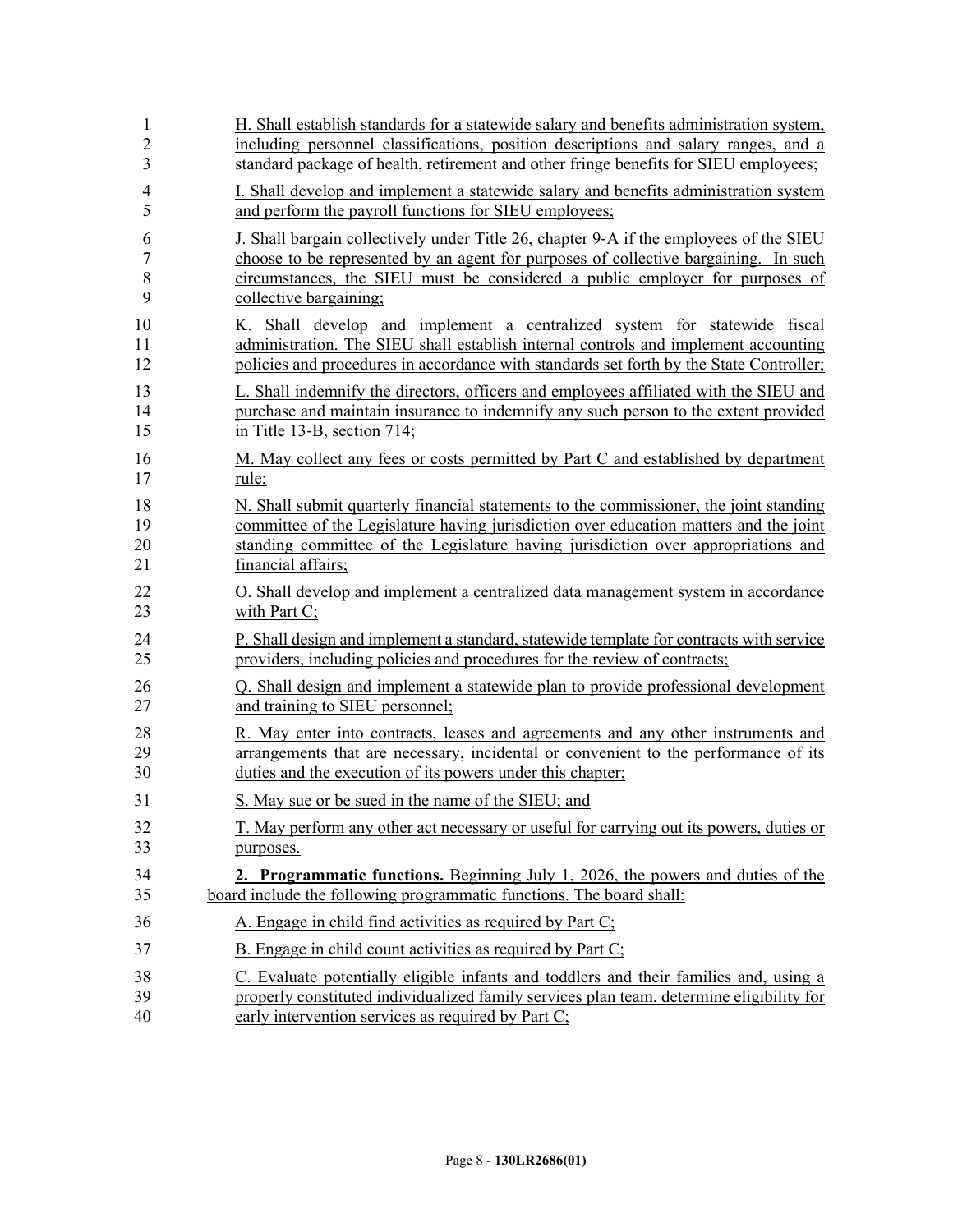| $\mathbf{1}$   | D. Develop, using a properly constituted individualized family services plan team, an         |
|----------------|-----------------------------------------------------------------------------------------------|
| $\overline{2}$ | individualized family services plan for every eligible infant and toddler with a              |
| 3              | disability as required by Part C;                                                             |
| $\overline{4}$ | E. Ensure that eligible infants and toddlers with disabilities and their families receive     |
| 5              | the early intervention services contained in their individualized family services plans,      |
| 6              | either by providing the services directly or by contracting with qualified service            |
| $\tau$         | providers as defined by department rule;                                                      |
| 8              | F. Ensure that children with disabilities who are eligible for preschool services pursuant    |
| 9              | to Part B and who previously received early intervention services pursuant to Part C          |
| 10             | may decline the right to access a free, appropriate public education and may continue         |
| 11             | to receive early intervention services from 3 years of age until the beginning of the         |
| 12             | school year following the child's 3rd birthday if the parent chooses to continue to           |
| 13             | receive services pursuant to Part C instead of transitioning to receiving services            |
| 14             | pursuant to Part B in accordance with the federal extended Part C option described by         |
| 15             | 34 Code of Federal Regulations, Part 303;                                                     |
| 16             | G. Coordinate with the receiving Part B school administrative units to ensure that            |
| 17             | infants and toddlers with disabilities are identified as potentially eligible for Part B      |
| 18             | services;                                                                                     |
| 19             | H. Ensure that parents are provided with procedural safeguards as required by Part C;         |
| 20             | and                                                                                           |
| 21             | I. Ensure that infants and toddlers and their families who are referred to the SIEU also      |
| 22             | receive appropriate referrals for support outside of the Part C program, including            |
| 23             | appropriate public and private programmatic resources, regardless of their eligibility        |
| 24             | for early intervention services.                                                              |
| 25             | §7107. Executive director                                                                     |
| 26             | <b>1. Employment.</b> The board shall hire an executive director who is qualified by training |
| 27             | or experience.                                                                                |
| 28             | 2. Duties and responsibilities. The executive director shall:                                 |
| 29             | A. Perform the duties prescribed for the executive director by the board;                     |
| 30             | B. Hire and supervise SIEU staff;                                                             |
| 31             | C. Ensure SIEU staff meet all certification and licensure requirements; and                   |
| 32             | D. Report annually to the joint standing committee of the Legislature having                  |
| 33             | jurisdiction over early childhood education matters.                                          |
| 34             | Sec. 14. 20-A MRSA §7201, sub-§2-A, as enacted by PL 2005, c. 662, Pt. A, §22,                |
| 35             | is amended to read:                                                                           |
| 36             | 2-A. Natural or least restrictive environment. To the maximum extent appropriate:             |
| 37             | A. Early intervention services must be provided in natural environments, including the        |
| 38             | home, and community settings in which children from birth to under 3 years of age             |
| 39             | without disabilities participate; and                                                         |
| 40             | This paragraph is repealed July 1, 2026; and                                                  |
|                |                                                                                               |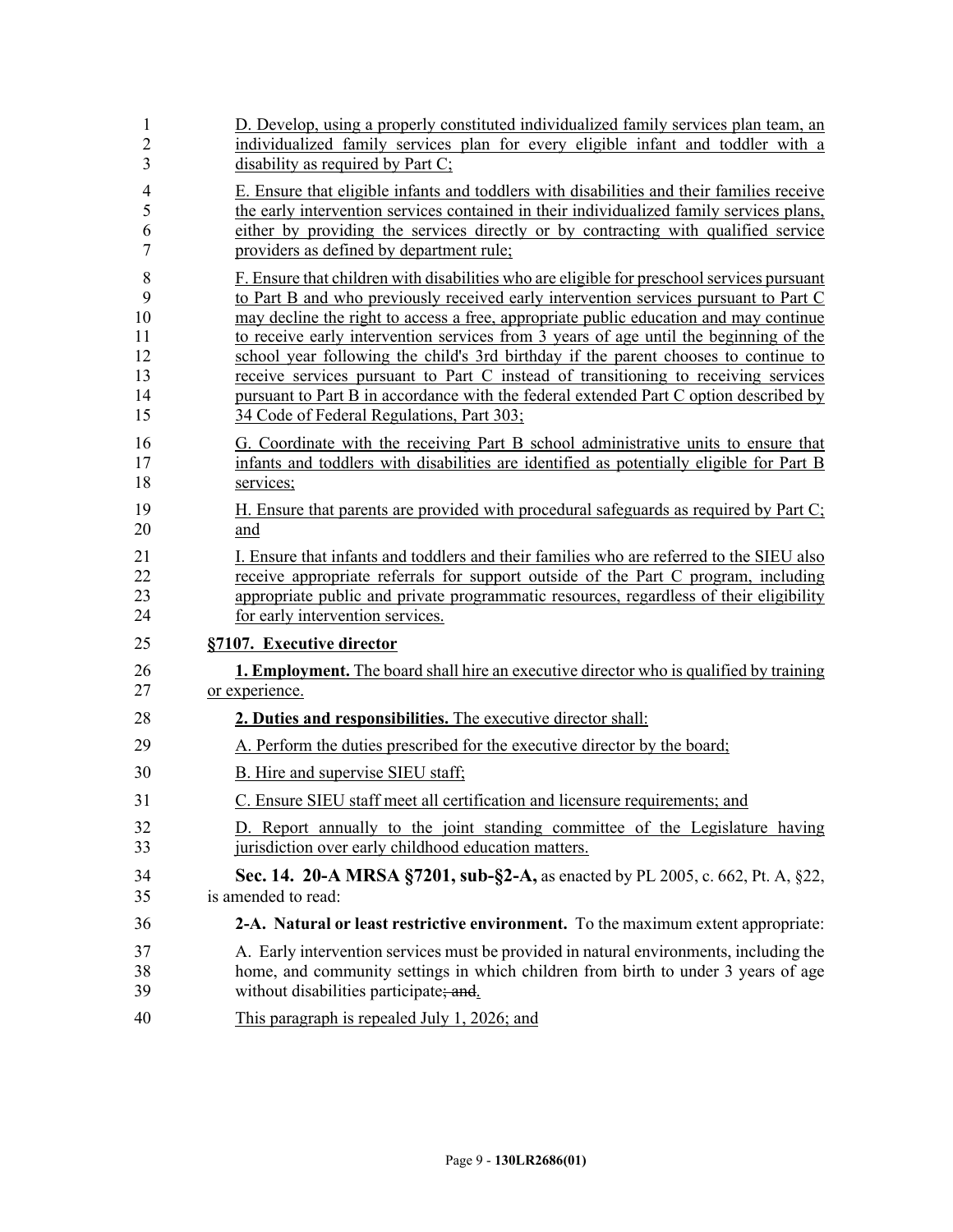| 1<br>$\overline{c}$<br>3<br>4<br>5<br>6<br>7 | B. Children with disabilities at least 3 years of age and under 20 22 years of age,<br>including children in public or private institutions or other care facilities, must be<br>educated with children without disabilities. Special classes, separate schooling or other<br>removal of children with disabilities from the regular educational environment may<br>occur only when the nature or severity of the disability of a child is such that education<br>in regular classes with the use of supplementary aids and services cannot be achieved<br>satisfactorily. |
|----------------------------------------------|----------------------------------------------------------------------------------------------------------------------------------------------------------------------------------------------------------------------------------------------------------------------------------------------------------------------------------------------------------------------------------------------------------------------------------------------------------------------------------------------------------------------------------------------------------------------------|
| 8                                            | Sec. 15. 20-A MRSA §7201-A is enacted to read:                                                                                                                                                                                                                                                                                                                                                                                                                                                                                                                             |
| 9                                            | §7201-A. Definitions                                                                                                                                                                                                                                                                                                                                                                                                                                                                                                                                                       |
| 10<br>11                                     | Beginning July 1, 2024, as used in this chapter, the following terms have the following<br>meanings.                                                                                                                                                                                                                                                                                                                                                                                                                                                                       |
| 12<br>13<br>14<br>15<br>16<br>17             | <b>1. Child with a disability.</b> "Child with a disability" means a child at least 3 years of<br>age and under 22 years of age evaluated in accordance with the federal Individuals with<br>Disabilities Education Act, 20 United States Code, Section 1414, subsections (a) to (c) as<br>measured by both standardized, norm-referenced diagnostic instruments and appropriate<br>procedures with delays or impairments such that the child needs special education, if the<br>child is:                                                                                 |
| 18<br>19<br>20                               | A. A child at least 3 years of age and under 6 years of age with a significant<br>developmental delay, at the discretion of the school administrative unit, as defined in<br>rules adopted by the department, in one or more of the following areas:                                                                                                                                                                                                                                                                                                                       |
| 21                                           | (1) Cognitive development;                                                                                                                                                                                                                                                                                                                                                                                                                                                                                                                                                 |
| 22                                           | (2) Physical development, including vision and hearing;                                                                                                                                                                                                                                                                                                                                                                                                                                                                                                                    |
| 23                                           | (3) Communication development;                                                                                                                                                                                                                                                                                                                                                                                                                                                                                                                                             |
| 24                                           | (4) Social or emotional development; or                                                                                                                                                                                                                                                                                                                                                                                                                                                                                                                                    |
| 25                                           | (5) Adaptive development; or                                                                                                                                                                                                                                                                                                                                                                                                                                                                                                                                               |
| 26                                           | B. A child with at least one of the following:                                                                                                                                                                                                                                                                                                                                                                                                                                                                                                                             |
| 27                                           | (1) Intellectual disability;                                                                                                                                                                                                                                                                                                                                                                                                                                                                                                                                               |
| 28                                           | (2) Hearing impairment, including deafness;                                                                                                                                                                                                                                                                                                                                                                                                                                                                                                                                |
| 29                                           | (3) Speech or language impairment;                                                                                                                                                                                                                                                                                                                                                                                                                                                                                                                                         |
| 30                                           | (4) Visual impairment, including blindness;                                                                                                                                                                                                                                                                                                                                                                                                                                                                                                                                |
| 31                                           | (5) Serious emotional disturbance;                                                                                                                                                                                                                                                                                                                                                                                                                                                                                                                                         |
| 32                                           | (6) Orthopedic impairment;                                                                                                                                                                                                                                                                                                                                                                                                                                                                                                                                                 |
| 33                                           | $(7)$ Autism;                                                                                                                                                                                                                                                                                                                                                                                                                                                                                                                                                              |
| 34                                           | (8) Traumatic brain injury;                                                                                                                                                                                                                                                                                                                                                                                                                                                                                                                                                |
| 35                                           | (9) Other health impairment;                                                                                                                                                                                                                                                                                                                                                                                                                                                                                                                                               |
| 36                                           | (10) Specific learning disabilities;                                                                                                                                                                                                                                                                                                                                                                                                                                                                                                                                       |
| 37                                           | (11) Deafness and blindness; and                                                                                                                                                                                                                                                                                                                                                                                                                                                                                                                                           |
| 38                                           | (12) Multiple disabilities.                                                                                                                                                                                                                                                                                                                                                                                                                                                                                                                                                |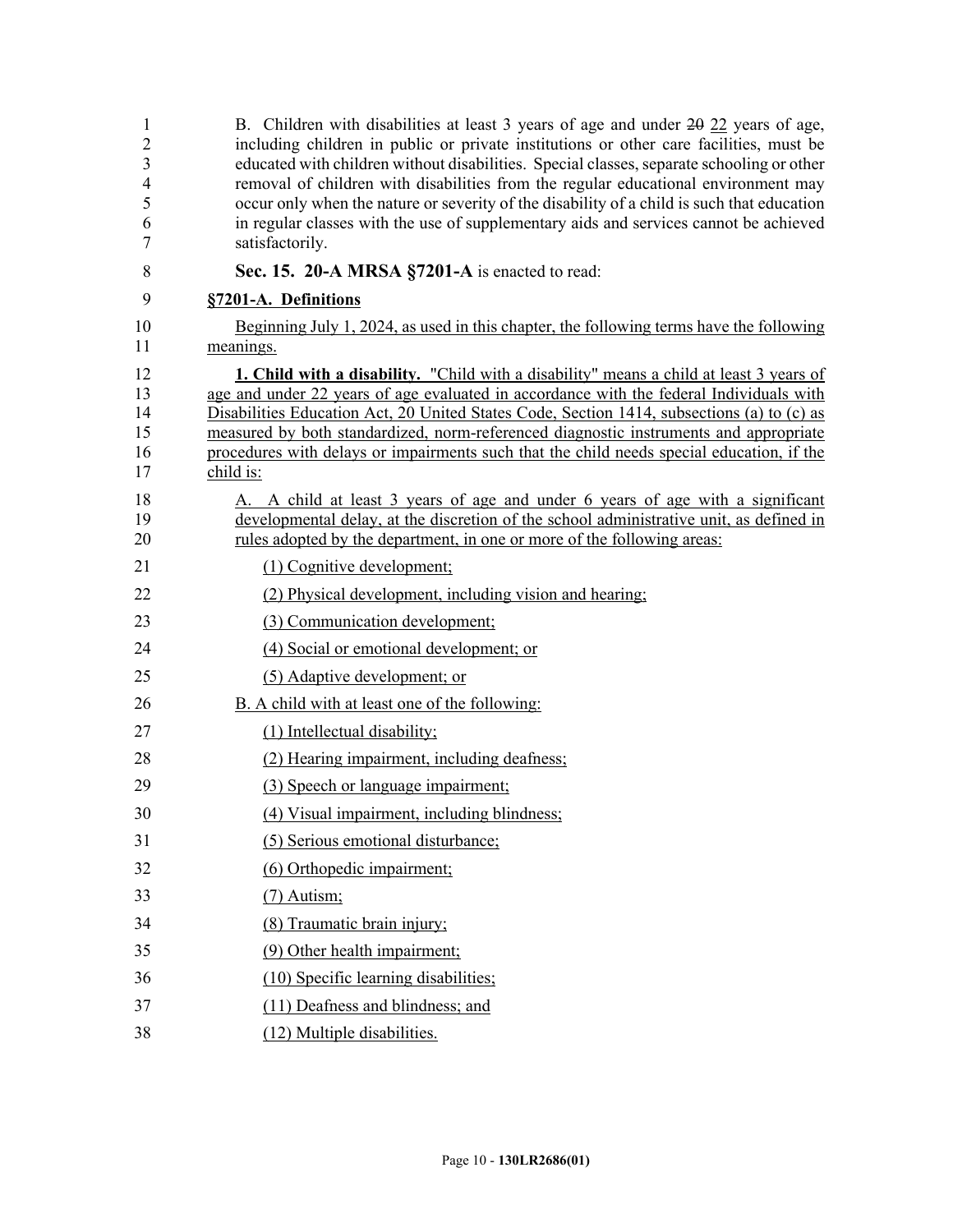| 1              | <b>2. Free, appropriate public education.</b> "Free, appropriate public education" means                 |
|----------------|----------------------------------------------------------------------------------------------------------|
| $\overline{2}$ | special education and related services that:                                                             |
| 3              | A. Are provided at public expense, under public supervision and direction and without                    |
| 4              | charge;                                                                                                  |
| 5              | <b>B.</b> Meet the standards of the department;                                                          |
| 6              | C. Include an appropriate preschool, elementary school or secondary school education                     |
| 7              | in the State; and                                                                                        |
| 8              | D. Are provided in conformity with the individualized education program.                                 |
| 9              | <b>3. Three years of age to under 6 years of age.</b> "Three years of age to under 6 years               |
| 10             | of age" means from a child's 3rd birthday until the child's 6th birthday.                                |
| 11             | 4. Three years of age to under 22 years of age. "Three years of age to under 22 years                    |
| 12             | of age" means from a child's 3rd birthday until the child's 22nd birthday.                               |
| 13             | <b>Sec. 16. 20-A MRSA §7202, sub-§1, as enacted by PL 1981, c. 693, §§5 and 8, is</b>                    |
| 14             | amended to read:                                                                                         |
| 15             | <b>1. Identification.</b> Identify all children from 3 years of age to under 22 years of age             |
| 16             | within its jurisdiction who require special education;                                                   |
| 17             | Sec. 17. 20-A MRSA §7202, sub-§3, as amended by PL 2005, c. 662, Pt. A, §23,                             |
| 18             | is further amended to read:                                                                              |
| 19             | 3. Diagnosis and evaluation. Provide the evaluations and assessments required by                         |
| 20             | the federal Individuals with Disabilities Education Act, 20 United States Code, Section                  |
| 21             | 1400 et seq., as amended, to plan and implement a special education program for children                 |
| 22             | with disabilities at least 3 years of age and under $2\theta$ $22$ years of age within its jurisdiction; |
| 23             | Sec. 18. 20-A MRSA §7203-A is enacted to read:                                                           |
| 24             | §7203-A. Responsibility                                                                                  |
| 25             | The department is designated as the state education agency responsible for carrying out                  |
| 26             | the State's obligations under the federal Individuals with Disabilities Education Act, 20                |
| 27             | United States Code, Section 1400 et seq., as amended. The department and every school                    |
| 28             | administrative unit, intermediate educational unit, public school or other public agency that            |
| 29             | receives federal or state funds to provide early intervention or free, appropriate public                |
| 30             | education services to children with disabilities shall comply with the federal Individuals               |
| 31             | with Disabilities Education Act, as amended, and all federal regulations adopted under the               |
| 32             | Act.                                                                                                     |
| 33             | Sec. 19. 20-A MRSA §7204, sub-§4, as amended by PL 2005, c. 662, Pt. A, §25,                             |
| 34             | is further amended to read:                                                                              |
| 35             | 4. Program approval. Shall Before July 1, 2026, shall approve plans for all early                        |
| 36             | intervention and special education programs and, beginning July 1, 2026, shall approve                   |
| 37             | plans for special education programs. The criteria for approval must include:                            |
| 38             | A. Requirements for admission;                                                                           |
| 39             | B. Qualification or certification of staff;                                                              |
| 40             | C. Plan of instruction;                                                                                  |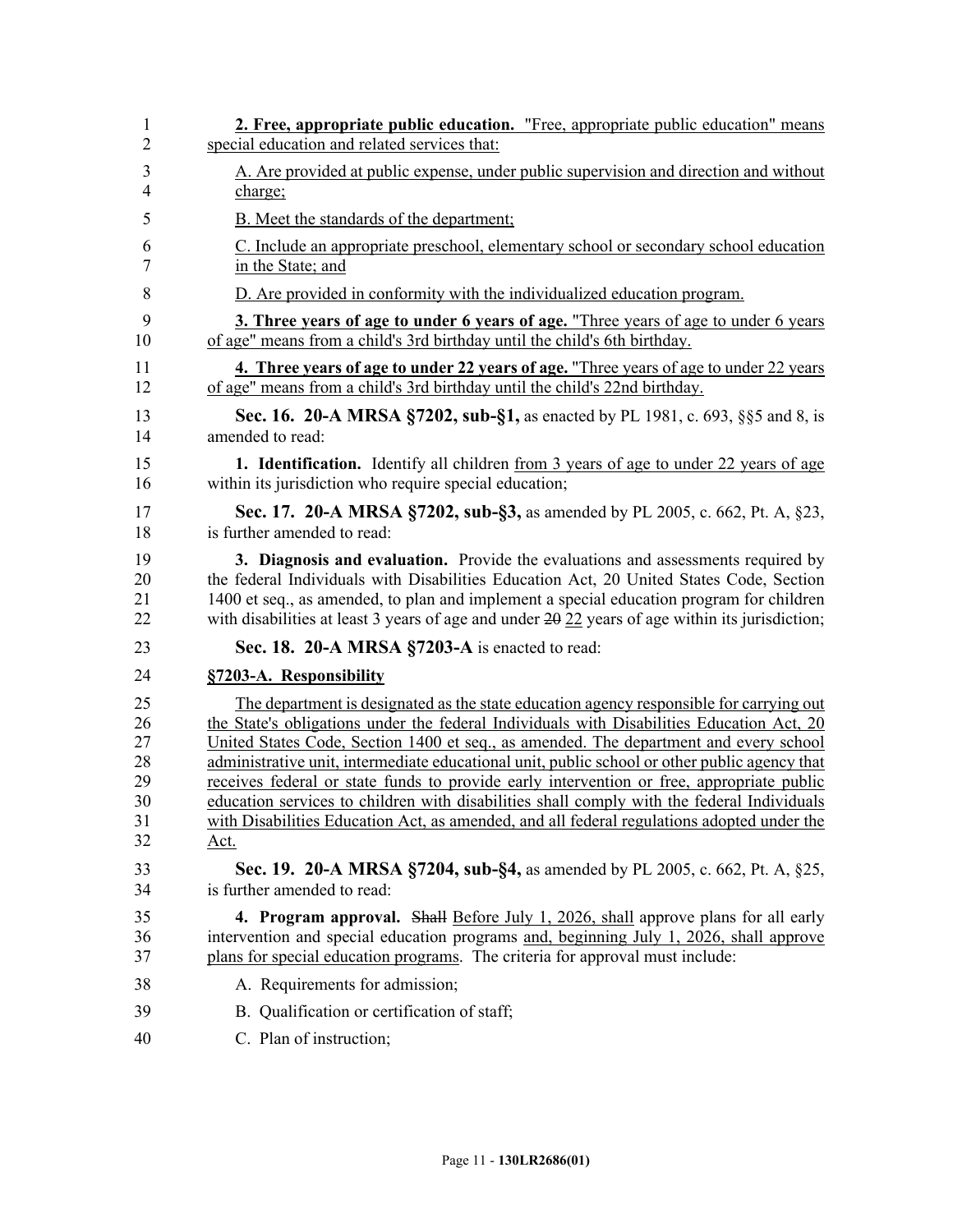| 1              | D. Adequacy of facilities;                                                                                                                                                                    |
|----------------|-----------------------------------------------------------------------------------------------------------------------------------------------------------------------------------------------|
| $\overline{2}$ | E. Adequacy of supportive services;                                                                                                                                                           |
| 3              | F. Professional supervision; and                                                                                                                                                              |
| $\overline{4}$ | G. Teacher-student ratio;                                                                                                                                                                     |
| 5              | Sec. 20. 20-A MRSA §7209, sub-§9 is enacted to read:                                                                                                                                          |
| 6              | 9. Transition to school administrative units for children from 3 years of age to                                                                                                              |
| 7              | under 6 years of age. Notwithstanding any provision of this section to the contrary,                                                                                                          |
| 8<br>9         | beginning July 1, 2024, school administrative units are responsible for child find and the<br>provision of free, appropriate public education for children with disabilities from 3 years     |
| 10             | of age to under 6 years of age in accordance with section 7211.                                                                                                                               |
| 11             | Sec. 21. 20-A MRSA §7209, sub-§10 is enacted to read:                                                                                                                                         |
| 12             | <b>10. Repeal.</b> This section is repealed July 1, 2026.                                                                                                                                     |
| 13<br>14       | <b>Sec. 22. 20-A MRSA §7210, as amended by PL 2005, c. 662, Pt. A, §30, is further</b><br>amended by enacting at the end a new paragraph to read:                                             |
| 15             | This section is repealed July 1, 2026.                                                                                                                                                        |
| 16             | Sec. 23. 20-A MRSA §7211 is enacted to read:                                                                                                                                                  |
| 17             | §7211. Special education and related services for children with disabilities from 3                                                                                                           |
| 18             | years of age to under 6 years of age                                                                                                                                                          |
| 19             | Beginning July 1, 2024 and in accordance with subsection 4, school administrative                                                                                                             |
| 20<br>21       | units are responsible for child find and the provision of free, appropriate public education<br>for children with disabilities from 3 years of age to under 6 years of age in accordance with |
| 22             | this section. A school administrative unit shall take responsibility for its own resident                                                                                                     |
| 23             | children whether or not it operates a public preschool program.                                                                                                                               |
| 24             | <b>1. Service provision.</b> A school administrative unit shall provide services using its                                                                                                    |
| 25             | own employees or through contracts with public or private providers. Before July 1, 2026,                                                                                                     |
| 26             | a school administrative unit may contract with the Child Development Services System as<br>defined in section 7001, subsection 1-A to provide services.                                       |
| 27             |                                                                                                                                                                                               |
| 28<br>29       | 2. Support. The department shall provide technical assistance and support to school<br>administrative units to implement the provisions of this section.                                      |
| 30             | 3. Other resources for services. The commissioner shall:                                                                                                                                      |
| 31             | A. Consider any school administrative unit facility upgrades and renovations necessary                                                                                                        |
| 32             | for providing special education and related services for children from 3 years of age to                                                                                                      |
| 33             | under 6 years of age to have Priority 1 status under the School Revolving Renovation                                                                                                          |
| 34             | Fund under Title 30-A, section 6006-F;                                                                                                                                                        |
| 35             | B. Consider any school administrative unit space necessary for providing early                                                                                                                |
| 36             | childhood special education and related services for children from 3 years of age to                                                                                                          |
| 37<br>38       | under 6 years of age as instructional space or regional programs and services space<br>under section 15672, subsection 2-A, paragraph B. Shared space with a community                        |
| 39             | partner is permissible if the shared space meets the necessary licensing standards for                                                                                                        |
| 40             | the external spaces;                                                                                                                                                                          |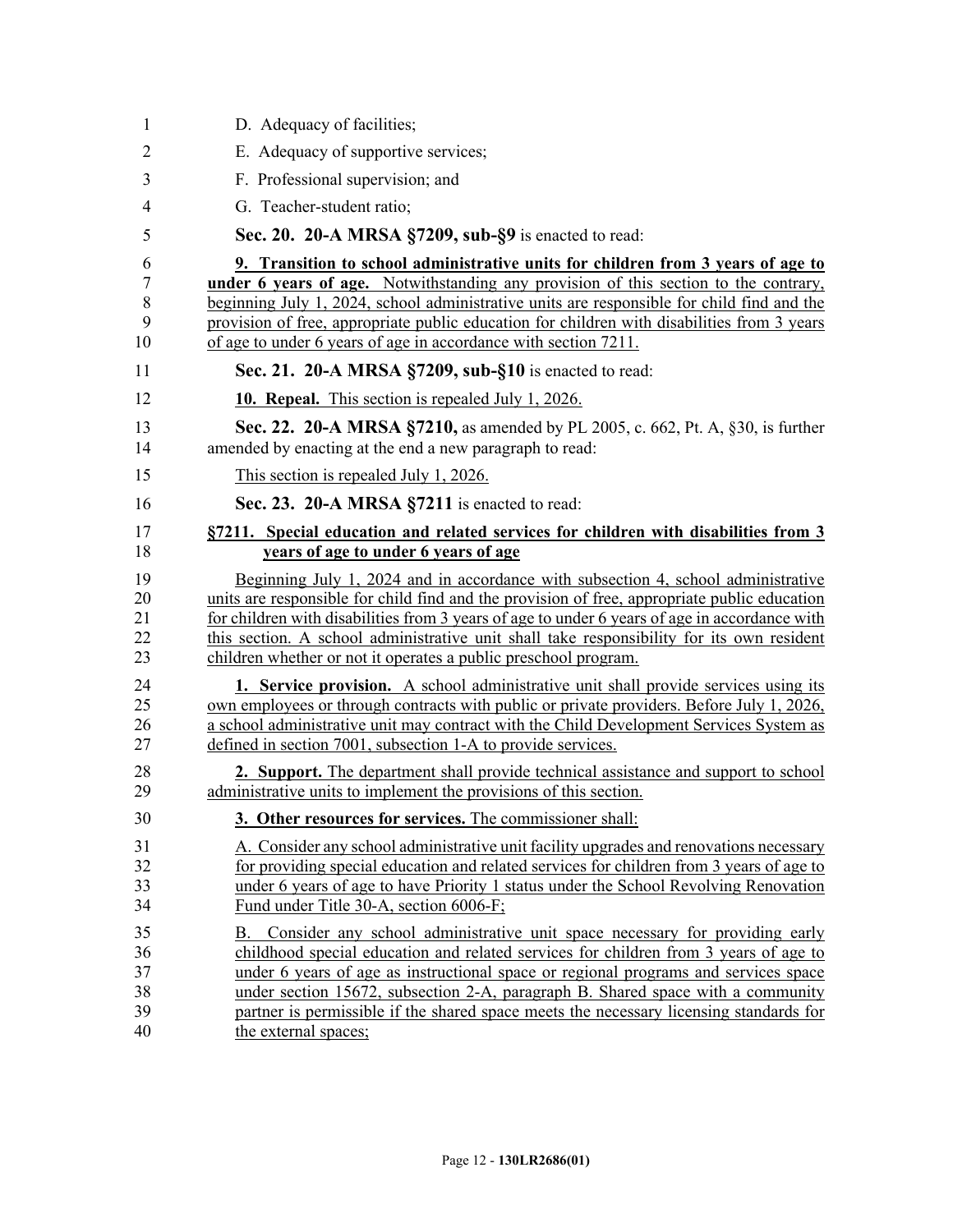| 1                                      | C. For the purposes of transporting students from 3 years of age to under 6 years of                                                                                                                                                                                                                                                                                                                                                                                                                                                                                                                                                                              |
|----------------------------------------|-------------------------------------------------------------------------------------------------------------------------------------------------------------------------------------------------------------------------------------------------------------------------------------------------------------------------------------------------------------------------------------------------------------------------------------------------------------------------------------------------------------------------------------------------------------------------------------------------------------------------------------------------------------------|
| $\overline{2}$                         | age pursuant to this section, include seat belts and car seats as an allowable component                                                                                                                                                                                                                                                                                                                                                                                                                                                                                                                                                                          |
| 3                                      | for bus purchases pursuant to approvals under chapter 215 and for the purposes of                                                                                                                                                                                                                                                                                                                                                                                                                                                                                                                                                                                 |
| $\overline{4}$                         | school funding under chapter 606-B; and                                                                                                                                                                                                                                                                                                                                                                                                                                                                                                                                                                                                                           |
| 5                                      | D. Consider any additional administrative and technical support that would enhance                                                                                                                                                                                                                                                                                                                                                                                                                                                                                                                                                                                |
| 6                                      | consistent delivery of services to children from 3 years of age to under 6 years of age.                                                                                                                                                                                                                                                                                                                                                                                                                                                                                                                                                                          |
| $\overline{7}$                         | 4. Funding. Funding for school administrative units must be provided through a                                                                                                                                                                                                                                                                                                                                                                                                                                                                                                                                                                                    |
| 8                                      | funding formula, determined by the commissioner, that is separate from the essential                                                                                                                                                                                                                                                                                                                                                                                                                                                                                                                                                                              |
| 9                                      | programs and services funding formula pursuant to chapter 606-B and must fund 100% of                                                                                                                                                                                                                                                                                                                                                                                                                                                                                                                                                                             |
| 10                                     | the cost of education, including prekindergarten education, special education and related                                                                                                                                                                                                                                                                                                                                                                                                                                                                                                                                                                         |
| 11                                     | services for children eligible for services under the federal Individuals with Disabilities                                                                                                                                                                                                                                                                                                                                                                                                                                                                                                                                                                       |
| 12                                     | Education Act, Part B, Section 619. If funding is not provided to school administrative                                                                                                                                                                                                                                                                                                                                                                                                                                                                                                                                                                           |
| 13                                     | units in accordance with this subsection, school administrative units are not required to take                                                                                                                                                                                                                                                                                                                                                                                                                                                                                                                                                                    |
| 14                                     | responsibility for child find and the provision of free, appropriate public education for                                                                                                                                                                                                                                                                                                                                                                                                                                                                                                                                                                         |
| 15                                     | children with disabilities from 3 years of age to under 6 years of age under this section.                                                                                                                                                                                                                                                                                                                                                                                                                                                                                                                                                                        |
| 16                                     | Sec. 24. 20-A MRSA §7252-A, as amended by PL 2005, c. 662, Pt. A, §31, is                                                                                                                                                                                                                                                                                                                                                                                                                                                                                                                                                                                         |
| 17                                     | further amended by enacting at the end a new paragraph to read:                                                                                                                                                                                                                                                                                                                                                                                                                                                                                                                                                                                                   |
| 18                                     | Beginning July 1, 2026, this section applies only to special education programs.                                                                                                                                                                                                                                                                                                                                                                                                                                                                                                                                                                                  |
| 19                                     | Sec. 25. 20-A MRSA §7252-B, as amended by PL 2005, c. 662, Pt. A, §32, is                                                                                                                                                                                                                                                                                                                                                                                                                                                                                                                                                                                         |
| 20                                     | further amended to read:                                                                                                                                                                                                                                                                                                                                                                                                                                                                                                                                                                                                                                          |
| 21                                     | §7252-B. Early intervention; special Special education services; approval                                                                                                                                                                                                                                                                                                                                                                                                                                                                                                                                                                                         |
| 22                                     | The commissioner shall adopt or amend rules to define allowable early intervention                                                                                                                                                                                                                                                                                                                                                                                                                                                                                                                                                                                |
| 23                                     | and special education services and the qualifications of individuals who provide early                                                                                                                                                                                                                                                                                                                                                                                                                                                                                                                                                                            |
| 24                                     | intervention or special education services. Each intermediate educational unit, approved                                                                                                                                                                                                                                                                                                                                                                                                                                                                                                                                                                          |
| 25                                     | private school or state licensed agency providing early intervention services shall submit a                                                                                                                                                                                                                                                                                                                                                                                                                                                                                                                                                                      |
| 26                                     | report at such time and in such form as the commissioner may require. Each school                                                                                                                                                                                                                                                                                                                                                                                                                                                                                                                                                                                 |
| 27                                     | administrative unit, approved private school or state licensed agency providing special                                                                                                                                                                                                                                                                                                                                                                                                                                                                                                                                                                           |
| 28                                     | education services shall submit a report at such time and in such form as the commissioner                                                                                                                                                                                                                                                                                                                                                                                                                                                                                                                                                                        |
| 29                                     | may require. This paragraph is repealed July 1, 2026.                                                                                                                                                                                                                                                                                                                                                                                                                                                                                                                                                                                                             |
| 30                                     | Beginning July 1, 2026, the commissioner shall adopt or amend rules to define                                                                                                                                                                                                                                                                                                                                                                                                                                                                                                                                                                                     |
| 31                                     | allowable special education services and the qualifications of individuals who provide                                                                                                                                                                                                                                                                                                                                                                                                                                                                                                                                                                            |
| 32                                     | special education services. Each school administrative unit, approved private school or                                                                                                                                                                                                                                                                                                                                                                                                                                                                                                                                                                           |
| 33                                     | state licensed agency providing special education services shall submit a report at such time                                                                                                                                                                                                                                                                                                                                                                                                                                                                                                                                                                     |
| 34                                     | and in such form as the commissioner may require.                                                                                                                                                                                                                                                                                                                                                                                                                                                                                                                                                                                                                 |
| 35                                     | <b>Sec. 26. 22 MRSA §1532, sub-§2,</b> as enacted by PL 2013, c. 397, §1, is amended                                                                                                                                                                                                                                                                                                                                                                                                                                                                                                                                                                              |
| 36                                     | to read:                                                                                                                                                                                                                                                                                                                                                                                                                                                                                                                                                                                                                                                          |
| 37<br>38<br>39<br>40<br>41<br>42<br>43 | 2. Referrals. The department shall in a timely fashion refer newborn infants with<br>confirmed treatable congenital, genetic or metabolic conditions or critical congenital heart<br>disease to the Child Development Services System as defined in Title 20-A, section 7001,<br>subsection 1-A state intermediate educational unit established in Title 20-A, Part 4, Subpart<br>The department shall in a timely fashion refer a newborn infant to the Child<br>1.<br>Development Services System state intermediate educational unit if at least 6 months have<br>passed since an initial positive test result of a treatable congenital, genetic or metabolic |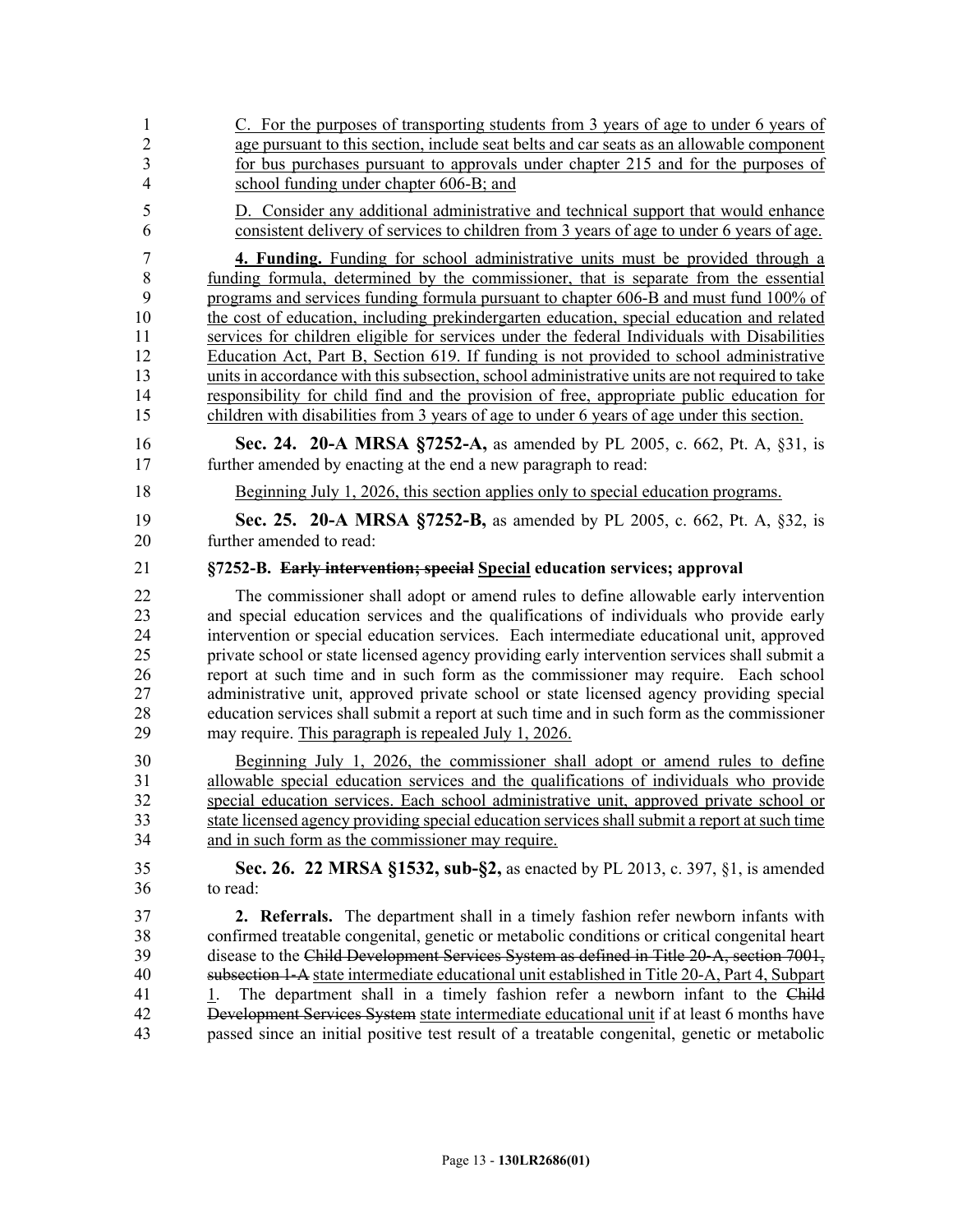44 condition without the specific nature of the condition having been confirmed. The 45 department and the Department of Education shall execute an interagency agreement to facilitate all referrals made pursuant to this section. In accordance with the interagency agreement, the Department of Education shall offer a single point of contact for the Department of Health and Human Services to use in making referrals. Also in accordance with the interagency agreement, the Child Development Services System state intermediate 50 educational unit may make direct contact with the families who are referred. The referrals may be made electronically. For purposes of quality assurance and improvement, the Child 52 Development Services System state intermediate educational unit shall supply aggregate data to the department at least annually on the numbers of children referred to the Child Development Services System state intermediate educational unit under this section who were found eligible and ineligible for early intervention services. The department shall supply data at least annually to the Child Development Services System state intermediate 57 educational unit on how many children in the newborn blood spot screening program as established by rule of the department under section 1533, subsection 2, paragraph G were screened and how many were found to have a disorder. 1 2 3 4 5 6 7 8 9 10 11 12 13 14 15 16

17 **Sec. 27. 22 MRSA §3174-PP,** as enacted by PL 2009, c. 643, §1, is amended to 18 read:

#### 19 **§3174-PP. Medicaid reimbursement for eligible services provided through the Child**  20 **Development Services System and school administrative units**

21 **1. Consultation.** Prior to adopting or amending any rule that pertains to the 22 administration of a program of Medicaid coverage established by the department pursuant 23 to this chapter for services that qualify for reimbursement and are provided through the 24 auspices of the Child Development Services System state intermediate educational unit and 25 school administrative units in accordance with the federal Individuals with Disabilities 26 Education Act, 20 United States Code, Section 1400 et seq., the Office of MaineCare 27 Services shall consult with the following interested parties on the proposed adoption or 28 amendment of rules:

- 29 A. The Commissioner of Education or the commissioner's designee;
- 30 B. The Executive Director of the Maine School Management Association or the 31 executive director's designee;
- 32 C. The executive director of a statewide organization of administrators of services for 33 children with disabilities or the executive director's designee;
- 34 D. The executive director of a statewide organization for disability rights or the 35 executive director's designee; and
- 36 E. The Executive Director of the Maine Developmental Disabilities Council or the 37 executive director's designee.

38 **2. Monthly report.** The Office of MaineCare Services shall prepare and submit at the 39 beginning of each month a report that includes a detailed statement of the status of any 40 proposed adoption or amendment of rules that pertain to the Medicaid programs specified 41 in subsection 1 to the joint standing committee of the Legislature having jurisdiction over 42 education matters and the joint standing committee of the Legislature having jurisdiction 43 over health and human services matters.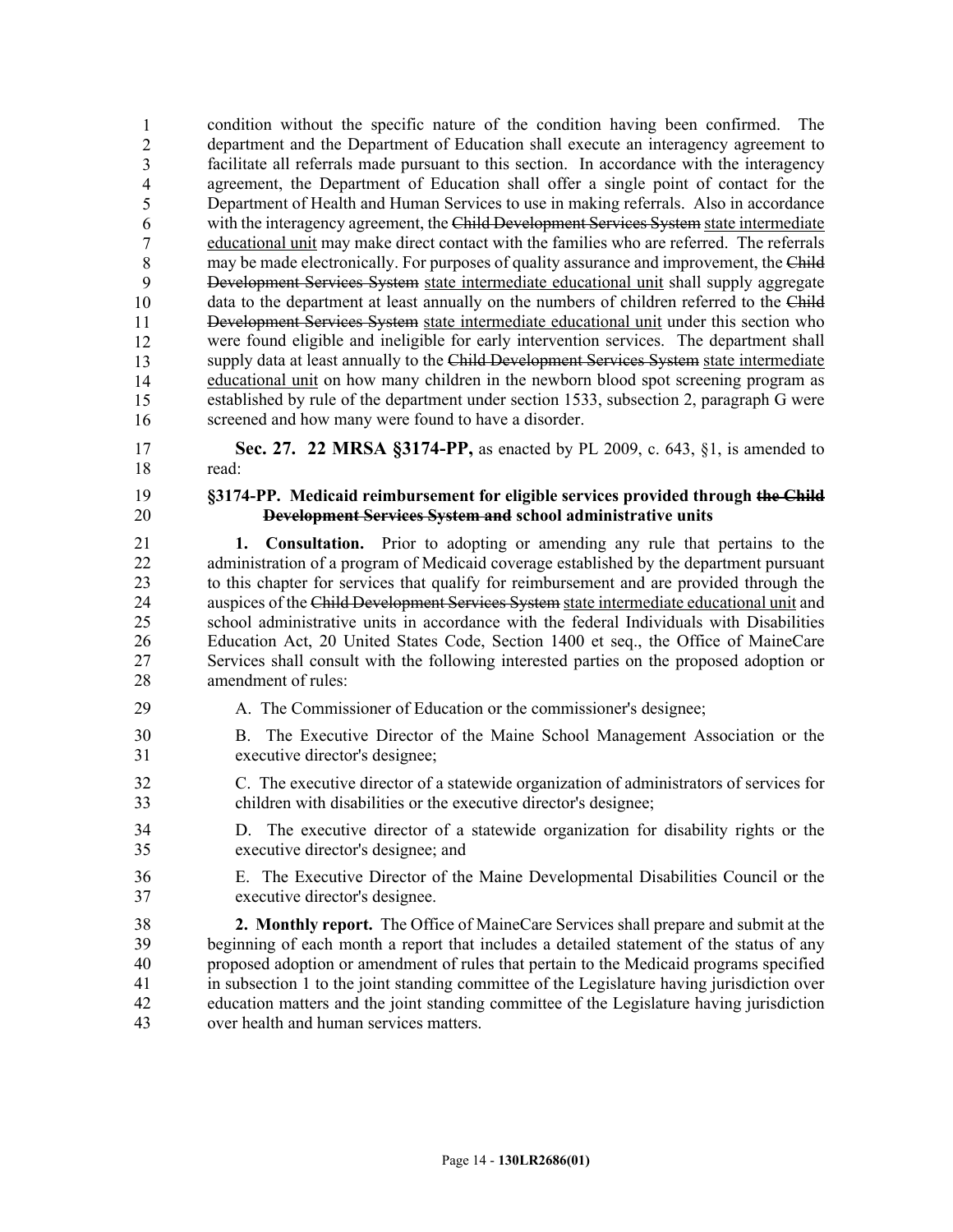1 **Sec. 28. 22 MRSA §3922, sub-§1,** as enacted by PL 2021, c. 457, §1, is amended 2 to read:

3 **1. Expansion of services.** Increase the percentage of children screened for 4 developmental, social or emotional issues at all appropriate locations, including, but not 5 limited to, early childhood education facilities, child care facilities, Head Start facilities, 6 Early Head Start facilities, regional sites of the Child Development Services System state 7 intermediate educational unit under Title 20-A, section 7209, subsection 3 7104 and health 8 care providers to ensure access to early periodic screening, diagnosis and treatment and 9 other related services to promote children's healthy development. For purposes of this 10 section, "Head Start" means a program operated under 42 United States Code, Sections 11 9831 to 9852c and "Early Head Start" means a program under 42 United States Code, 12 Section 9840a;

13 **Sec. 29. 22 MRSA §3922, sub-§2,** as enacted by PL 2021, c. 457, §1, is amended 14 to read:

15 **2. Coordinated system.** Develop a coordinated system of early identification, referral 16 and follow-up services across early childhood education, child care facilities, home visitor 17 services as defined in section 3931, subsection 2, paragraph P, Head Start, Early Head Start, 18 the Child Development Services System state intermediate educational unit under Title 19 20‐A, section  $720\overline{9}$ , subsection 3 7104, health care providers and family supports;

20 **Sec. 30. 22 MRSA §3931, sub-§4, ¶B,** as enacted by PL 2021, c. 457, §2, is 21 amended to read:

22 B. Screening and ongoing child assessments conducted in a manner that is responsive 23 to a child's home language and culture. Screening must include an initial assessment 24 of developmental, behavioral, motor, language, cognitive and social and emotional 25 skills to identify a delay in development in a child's skills or identify a disability that 26 may require further evaluation. Ongoing assessment must monitor a child's 27 development and progress toward individual goals with input from the child's family 28 to determine a child's strengths and needs and possible adjustment of child care center 29 and family child care provider teaching practices and home visit strategies and to 30 support a referral to the Child Development Services System state intermediate 31 educational unit under Title 20-A, section 7209, subsection 3 7104 when necessary;

- 32 **Sec. 31. 22 MRSA §8301-A, sub-§1-A, ¶B,** as amended by PL 2009, c. 211, Pt. 33 B, §20, is further amended by enacting a new first blocked paragraph to read:
- 34 This paragraph is repealed July 1, 2026.

### 35 **Sec. 32. 22 MRSA §8301-A, sub-§1-A, ¶B-1** is enacted to read:

36 B-1. Beginning July 1, 2026, "child care facility" means a child care center, small child 37 care facility or nursery school. "Child care facility" does not include a facility operated 38 by a family child care provider, a youth camp licensed under section 2495, programs 39 offering instruction to children for the purpose of teaching a skill such as karate, dance 40 or basketball, a formal public or private school in the nature of a kindergarten or 41 elementary or secondary school approved by the Commissioner of Education in 42 accordance with Title 20-A or a private school recognized by the Department of 43 Education as a provider of equivalent instruction for the purpose of compulsory school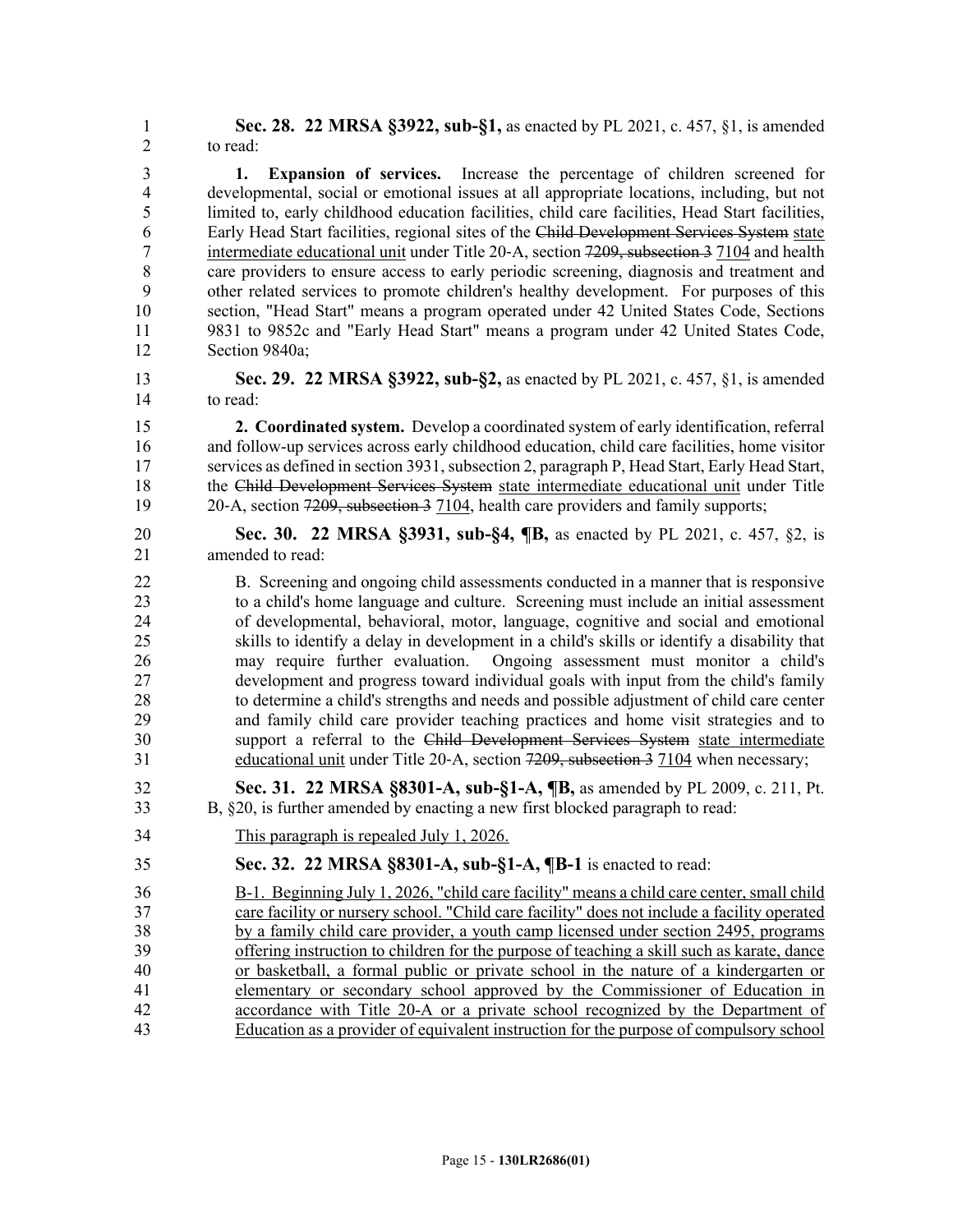44 attendance. Any program for children under 5 years of age that is located in a private school is required to be licensed as a child care facility.

3 **Sec. 33. 22 MRSA §8824, sub-§1-A,** as amended by PL 2007, c. 695, Pt. A, §28, 4 is further amended to read:

5 **1-A. Referral to Child Development Services System state intermediate**  6 **educational unit.** The department shall adopt rules according to which it shall in a timely 7 fashion refer children identified in subsection 1 as having a high likelihood of having a 8 hearing impairment to the Child Development Services System state intermediate 9 educational unit. The rules must also describe the timetables under which the department 10 shall refer to the Child Development Services System state intermediate educational unit 11 children identified by the department in accordance with subsection 1 as having possible 12 hearing impairment but for whom hearing impairment has been neither confirmed nor 13 disconfirmed by 6 months of age. The Department of Education and the Department of 14 Health and Human Services shall execute an interagency agreement to facilitate the 15 referrals in this subsection. In accordance with the interagency agreement, the Department 16 of Education shall offer a single point of contact for the Department of Health and Human 17 Services to use in making referrals. Also in accordance with the interagency agreement, 18 the Child Development Services System state intermediate educational unit may make 19 direct contact with the families who are referred. The referrals may take place 20 electronically. For purposes of quality assurance and improvement, the Child Development 21 Services System state intermediate educational unit shall supply to the Department of 22 Health and Human Services aggregate data at least annually on the number of children<br>23 referred under this subsection who are found eligible for early intervention services and on referred under this subsection who are found eligible for early intervention services and on 24 the number of children found not eligible for early intervention services.

25 **Sec. 34. 22 MRSA §8943,** as amended by PL 2007, c. 450, Pt. A, §9, is further 26 amended to read:

#### 27 **§8943. Central registry**

1 2

28 The department shall establish and maintain a central registry for cases of birth defects 29 to accomplish the purposes of this chapter and facilitate research on birth defects. The 30 submission of information to and distribution of information from the central registry are 31 subject to the requirements of this chapter and other provisions of law. Information that 32 directly or indirectly identifies individual persons contained within the registry is 33 confidential and must be distributed from the registry in accordance with rules adopted by 34 the department. The department shall adopt rules according to which it will in a timely 35 fashion refer to the Child Development Services System state intermediate educational unit 36 children with confirmed birth defects who may be eligible for early intervention. The 37 department and the Department of Education shall execute an interagency agreement to 38 facilitate the referrals under this section. In accordance with the interagency agreement, the 39 Department of Education shall offer a single point of contact for the Department of Health 40 and Human Services to use in making referrals. Also in accordance with the interagency 41 agreement, the Child Development Services System state intermediate educational unit 42 may make direct contact with the families who are referred. The referrals may take place 43 electronically. For purposes of quality assurance and improvement, the Child Development 44 Services System state intermediate educational unit shall supply to the department 45 aggregate data at least annually on the number of children referred under this section who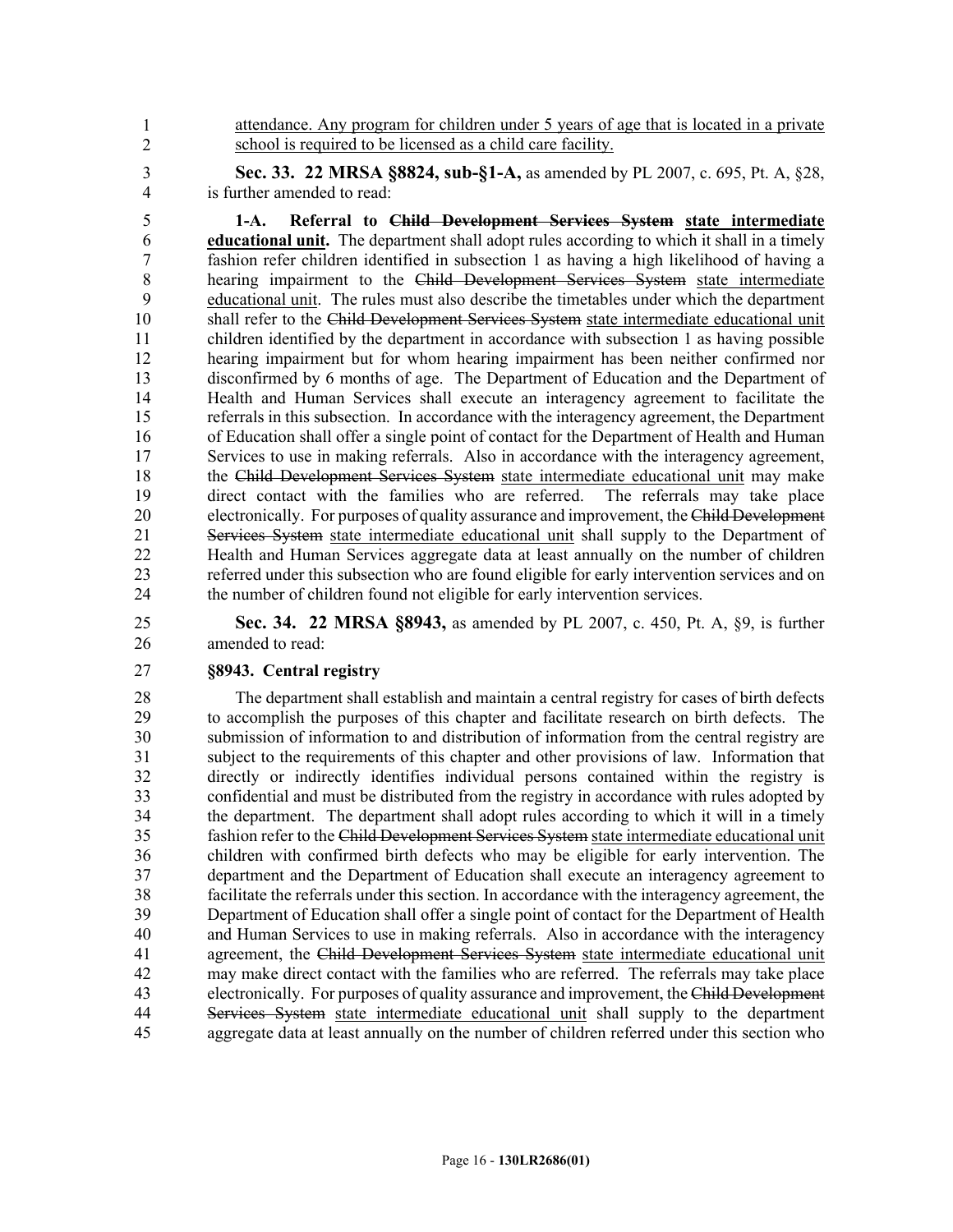were found eligible for early intervention services and on the number of children found not 47 eligible for early intervention services. In addition, the department shall supply data at least annually to the Child Development Services System state intermediate educational 49 unit on how many children had data entered into the registry. For a child whose parent or 50 legal guardian objects on the basis of sincerely held religious belief, the department may 51 not require the reporting of information about that child to the central registry or enter into the central registry information regarding birth defects of that child. 1 2 3 4 5 6 7

8 **Sec. 35. Transition provisions.** The following provisions govern the transition and 9 reorganization of responsibility for providing special education and related services to 10 children with disabilities from 3 years of age to under 6 years of age from the Child 11 Development Services System to the school administrative units of residence and the 12 elimination of the Child Development Services System.

13 **1. Responsibility for children with disabilities from 3 years of age to under 6 years**  14 **of age.** Notwithstanding the Maine Revised Statutes, Title 20-A, section 7209, subsection 15 3-A, beginning July 1, 2024, the school administrative unit of residence is responsible for 16 providing child find and special education and related services to children with disabilities 17 from 3 years of age to under 6 years of age in accordance with Title 20-A, section 7211.

18 **2. Regional sites.** The Department of Education shall adjust the Child Development 19 Services System regional sites as necessary based on the capacity of the school 20 administrative units to serve students. As of July 1, 2024, the Child Development Services 21 System is no longer responsible for the provision of early childhood special education 22 services to children with disabilities but must remain available to serve as a service provider 23 for the school administrative units until July 1, 2026.

- 24 **3. Funds.** The funds appropriated to the Child Development Services System, state 25 intermediate educational unit for services under the federal Individuals with Disabilities 26 Education Act, Part B, Section 619 may be reallocated as necessary to the school 27 administrative units effective July 1, 2024 through a reimbursement model developed by 28 the Department of Education.
- 29 **4. Child Development Services System.** The Department of Education shall ensure 30 that any transition issues relating to the elimination of the Child Development Services 31 System by July 1, 2026 are addressed.
- 32 **5. Funding mechanisms.** The Department of Education shall develop a funding 33 mechanism for the state intermediate educational unit to be in place on or before July 1, 34 2026 that includes maximizing insurance billing for private insurance and the MaineCare 35 program.
- 36 **6. Compensatory services.** The Department of Education shall pay 100% of costs for 37 compensatory services for children with a disability from 3 years of age to under 6 years 38 of age who have been underserved through the independent education unit model for fiscal 39 years 2022-23, 2023-24, 2024-25, 2025-26 and 2026-27.
- 40 **7. Budget; funding formula.** The Department of Education shall develop a budget for 41 the costs for school administrative units to serve children with disabilities from 3 years of 42 age to under 6 years of age and a funding formula for children with disabilities from 3 years 43 of age to under 6 years of age to be in place on or before July 1, 2024 and that is in 44 accordance with the 100% funding requirement pursuant to the Maine Revised Statutes,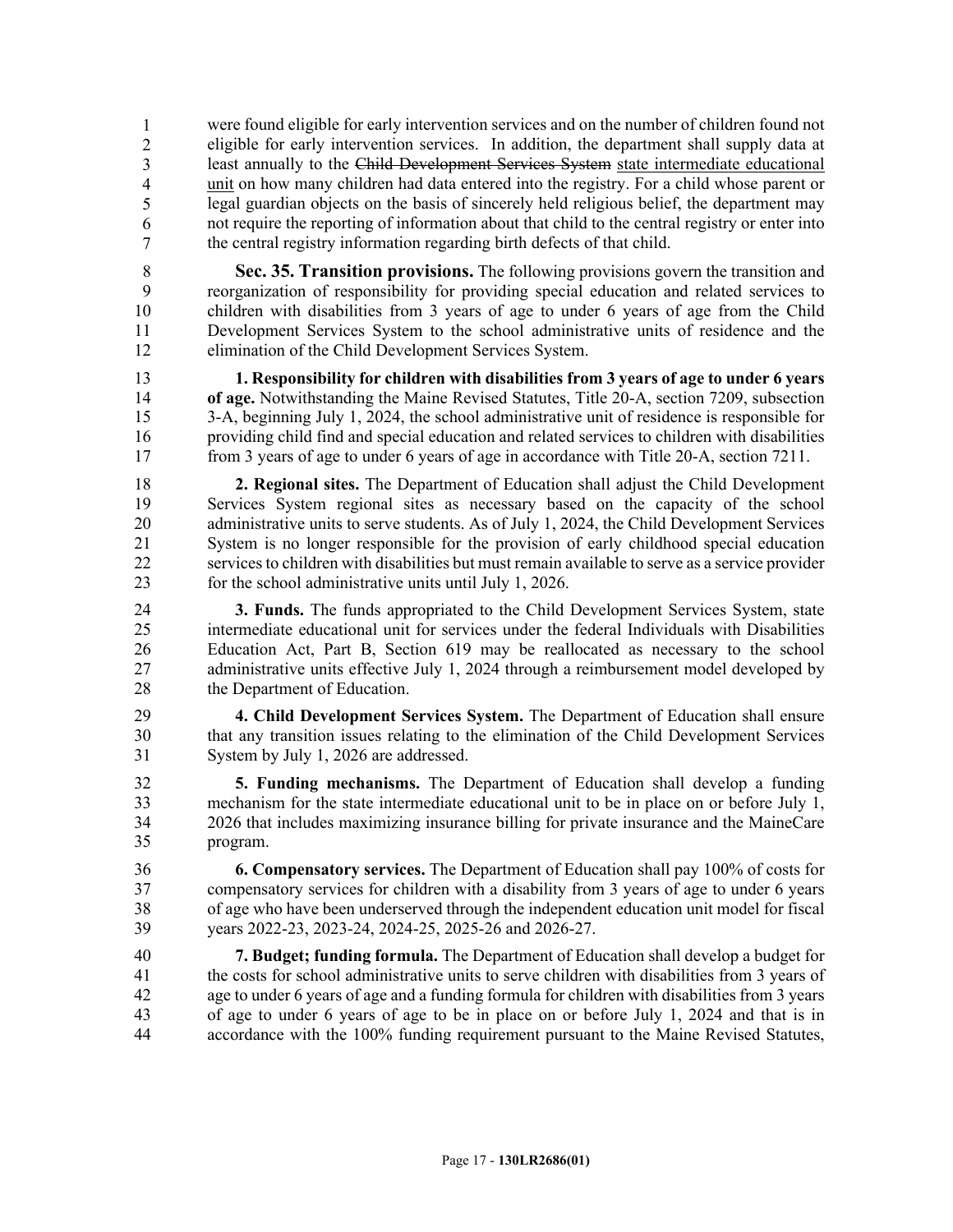Title 20-A, section 7211, subsection 4. The department shall submit the proposed funding formula to the joint standing committee of the Legislature having jurisdiction over education matters for review no later than February 1, 2023. 1 2 3

4 **8. Total cost.** The Department of Education shall develop an estimate of the total cost 5 for each year of the transition and the estimated total ongoing cost per year after the 6 transition.

7 **9. Infants and toddlers with disabilities.** On July 1, 2026, the responsibility for early 8 intervention services for infants and toddlers with disabilities transfers from the Child 9 Development Services System to the board of directors of the state intermediate 10 educational unit.

11 **10. Positions.** The Department of Education shall eliminate all Child Development 12 Services System positions on or before July 1, 2026. The Department of Education shall 13 transfer Part C employees to the state intermediate educational unit on July 1, 2026. Part B 14 employees must be offered the following beginning August 1, 2022:

- 15 A. Career counseling through the Department of Labor;
- 16 B. Course work and expedited certification pathways to obtain certification in early 17 childhood special education;
- 18 C. Retraining in early intervention services to serve in the state intermediate 19 educational unit; and
- 20 D. Retirement options.

21 **11. Maine Public Employees Retirement System one-time election.** A Child 22 Development Services System employee who transfers from the Child Development 23 Services System to a school administrative unit between July 1, 2022 and July 1, 2026 who 24 otherwise would be a mandatory member of the State Employee and Teacher Retirement 25 Program or the Participating Local District Consolidated Retirement Plan as a result of such 26 transfer, within 30 days of the transfer, may make a one-time election whether to be a 27 member of the applicable program or plan. Once an election is made under this subsection, 28 the election is irrevocable with respect to all subsequent employment with the same 29 employer when membership in the program is not optional except as provided in the Maine 30 Revised Statutes, Title 5, section 18252-A or 18252-C.

31 **12. Early adopters.** Prior to July 1, 2023, school administrative units providing special 32 education and related services for children from 3 years of age to under 6 years of age must 33 be reimbursed at 100% by the Child Development Services System for the costs of these 34 services. Beginning July 1, 2023, school administrative units providing special education 35 and related services to children from 3 years of age to under 6 years of age must receive 36 100% reimbursement for these costs directly from the Department of Education. School 37 administrative units assuming this responsibility before July 1, 2024 must be considered 38 early adopters. The department shall provide financial support for early adopters, including 39 but not limited to first-year start-up funds from available state and federal resources, a 40 reallocation of available Child Development Services System funds and the other resources 41 for services under the Maine Revised Statutes, Title 20-A, section 7211, subsection 3. 42 Support may also include funds for the cost of administrative support approved by the 43 department.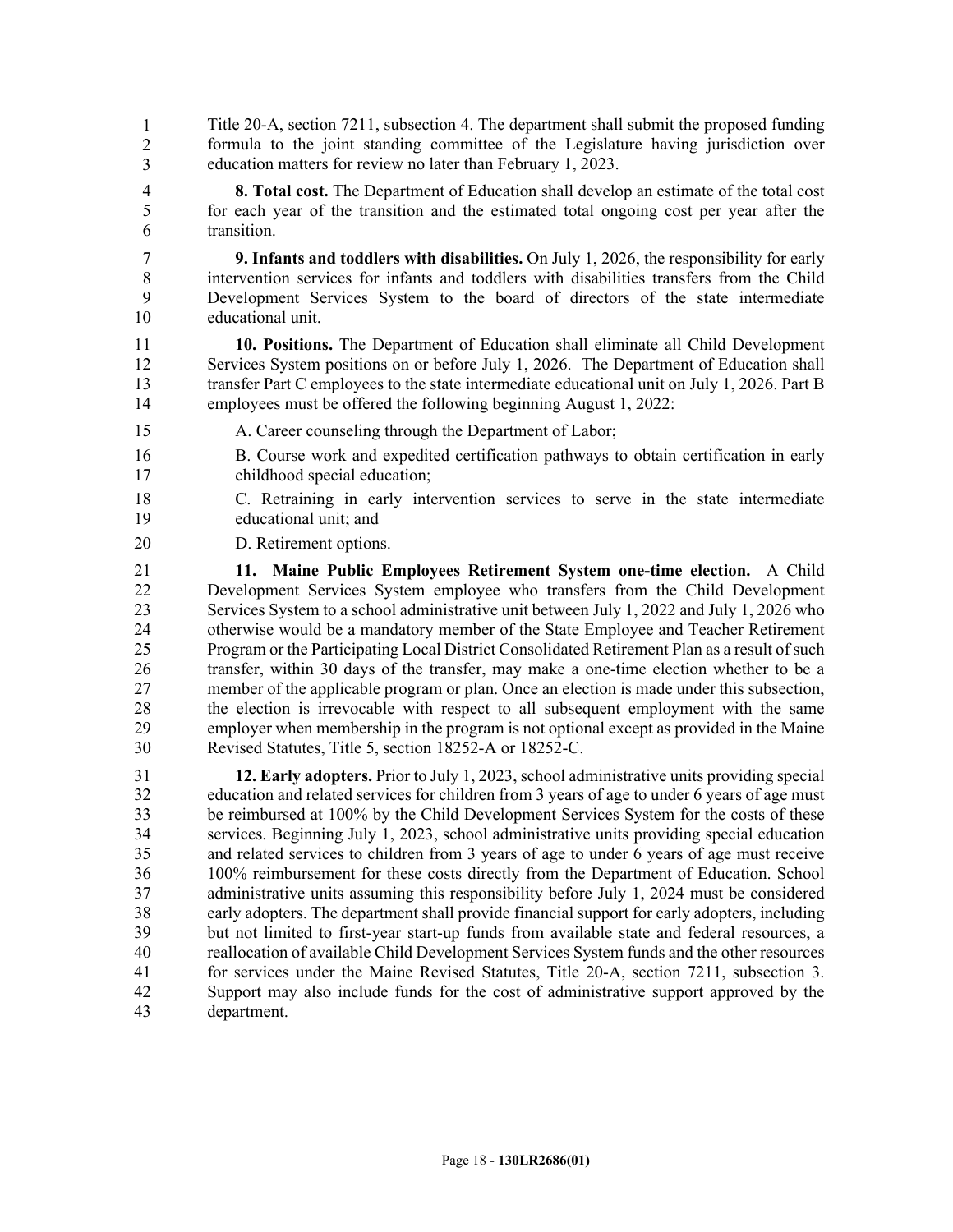| $\mathbf{1}$   | 13. Reports to joint standing committee. The Department of Education shall submit             |
|----------------|-----------------------------------------------------------------------------------------------|
| $\sqrt{2}$     | reports to the joint standing committee of the Legislature having jurisdiction over education |
| $\overline{3}$ | matters on the reorganization of the provision of services to eligible children from birth to |
| $\overline{4}$ | under 6 years of age in accordance with the following.                                        |
| 5              | A. Between the effective date of this Act and November 2, 2022, the Department of             |
| 6              | Education shall submit 3 reports to the joint standing committee. These reports must          |
| $\tau$         | address the transition provisions included in this section and the following:                 |
| 8              | (1) How the funding formula being developed for children with disabilities from 3             |
| 9              | years of age to under 6 years of age will provide 100% funding and any other                  |
| 10             | details regarding budgetary matters and funding mechanisms;                                   |
| 11             | (2) Information on MaineCare and private insurance billing and any issues                     |
| 12             | regarding requirements to obtain parental consent for billing insurance;                      |
| 13             | (3) Updates and improvements to child find;                                                   |
| 14             | (4) Reporting requirements pursuant to the Maine Revised Statutes, Title 20-A,                |
| 15             | section 7209, subsection 4, paragraph E that should also be a reporting requirement           |
| 16             | for the new state intermediate educational unit pursuant to Title 20-A, section               |
| 17             | 7104;                                                                                         |
| 18             | (5) Updates and additional information regarding the employment of current Child              |
| 19             | Development Services System employees, including but not limited to                           |
| 20             | employment and retirement protections, memoranda of understanding with local                  |
| 21             | service providers and the status of and plans for appropriate training and educator           |
| 22             | credentialing;                                                                                |
| 23             | (6) Whether and how superintendent agreements for students from 3 years of age                |
| 24             | to under 6 years of age will occur for students receiving services outside of the             |
| 25             | school district in which the student resides;                                                 |
| 26             | (7) Updates and information regarding the provision of compensatory services                  |
| 27             | under subsection 6 and whether there are any additional unanticipated costs or                |
| 28             | liability for school administrative units as a result of these services;                      |
| 29             | (8) Updates on and status of school administrative unit and local service provider            |
| 30             | or agency capacity assessments;                                                               |
| 31             | (9) Updates on the eligibility of and any federal changes on the expansion of the             |
| 32             | standard deviation for qualification of services;                                             |
| 33             | (10) A plan to address labor shortages related to the provision of services under             |
| 34             | this Act;                                                                                     |
| 35             | (11) Recommendations on additional appointing authorities, other than the                     |
| 36             | Governor, for the board of directors of the state intermediate educational unit under         |
| 37             | the Maine Revised Statutes, Title 20-A, section 7105; and                                     |
| 38             | (12) Any other information, findings or recommendations regarding the transition              |
| 39             | of services under this Act.                                                                   |
| 40             | The Joint Standing Committee on Education and Cultural Affairs is authorized to meet          |
| 41             | 3 times between the effective date of this Act and November 2, 2022 to receive and            |
| 42             | discuss the reports under this paragraph.                                                     |
| 43             | B. No later than February 1, 2023, and annually thereafter until the transition is            |
| 44             | complete, the Department of Education shall submit a report to the joint standing             |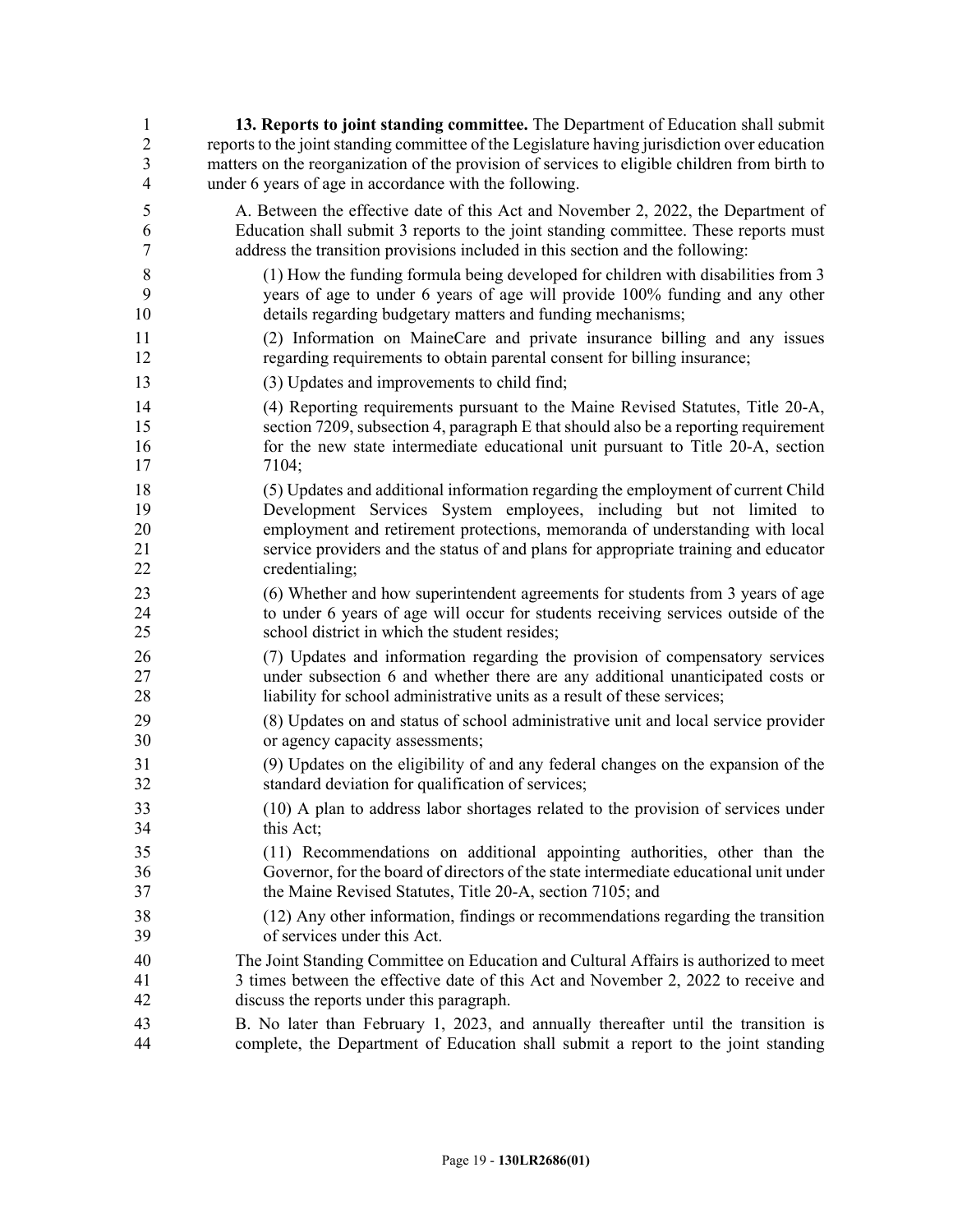committee of the Legislature having jurisdiction over education matters on the 46 reorganization of the provision of services to eligible children from birth to under 6 vears of age. 1 2 3

4 **Sec. 36. Rulemaking.** The Department of Education shall adopt rules to accomplish 5 the transition and reorganization required by this Act, including the reorganization and 6 transition provisions. Rules adopted pursuant to this section are major substantive rules as 7 defined in the Maine Revised Statutes, Title 5, chapter 375, subchapter 2-A. The 8 department shall submit the provisionally adopted rules under this section to the Legislature 9 no later than January 13, 2023.

10 **Sec. 37. Board of directors; appointments; staggered terms.** The Governor 11 shall make all appointments to the board of directors of the state intermediate educational 12 unit pursuant to the Maine Revised Statutes, Title 20-A, section 7105 no earlier than July 13 1, 2023 and no later than July 1, 2025. Notwithstanding Title 20-A, section 7105, 14 subsection 2, the Governor, for original appointments, shall designate their first 15 appointment for a 2-year term or a 3-year term. An initial term of 2 years may not be 16 considered a full term for purposes of limiting the number of terms for which a member 17 may serve.

18 **Sec. 38. Authority for legislation.** The joint standing committee of the Legislature 19 having jurisdiction over education matters may submit legislation to the 131st Legislature 20 upon receipt of any reports or provisionally adopted major substantive rules or to 21 implement any necessary revisions to provisions of law related to this Act, including but<br>22 interval image of the dates of the reorganization of services if the ioint standing not limited to delaying the dates of the reorganization of services if the joint standing 23 committee determines necessary benchmarks for the reorganization of services have not 24 been met.

25 **Sec. 39. Effective date.** Those sections of this Act that amend the Maine Revised 26 Statutes, Title 22, section 1532, subsection 2; Title 22, section 3174-PP; Title 22, section 27 3922, subsections 1 and 2; Title 22, section 3931, subsection 4, paragraph B; Title 22, 28 section 8824, subsection 1-A; and Title 22, section 8943 take effect July 1, 2026.

### 29 **SUMMARY**

This bill, which is reported out by the Joint Standing Committee on Education and 31 Cultural Affairs pursuant to Resolve 2021, chapter 106, extends the age of eligibility under 32 the federal Individuals with Disabilities Education Act to 22 years of age and provides for 33 the reorganization of the provision of services for infants, toddlers and children with disabilities from birth to  $6$  years of age. The bill: 30 31 32 33 34

35 1. Establishes a new chapter of law governing early intervention services to implement 36 Part C of the federal Individuals with Disabilities Education Act beginning July 1, 2026. It 37 provides for the duties and responsibilities of the Department of Education, establishes the 38 state intermediate educational unit, which will replace the current child development 39 services system for infants and toddlers from birth to under 3 years of age, creates a board 40 of directors and provides for the board's powers and duties, including administrative and 41 programmatic functions, and an executive director;

42 2. Provides that, beginning July 1, 2024, school administrative units are responsible for 43 child find and the provision of free, appropriate public education for children with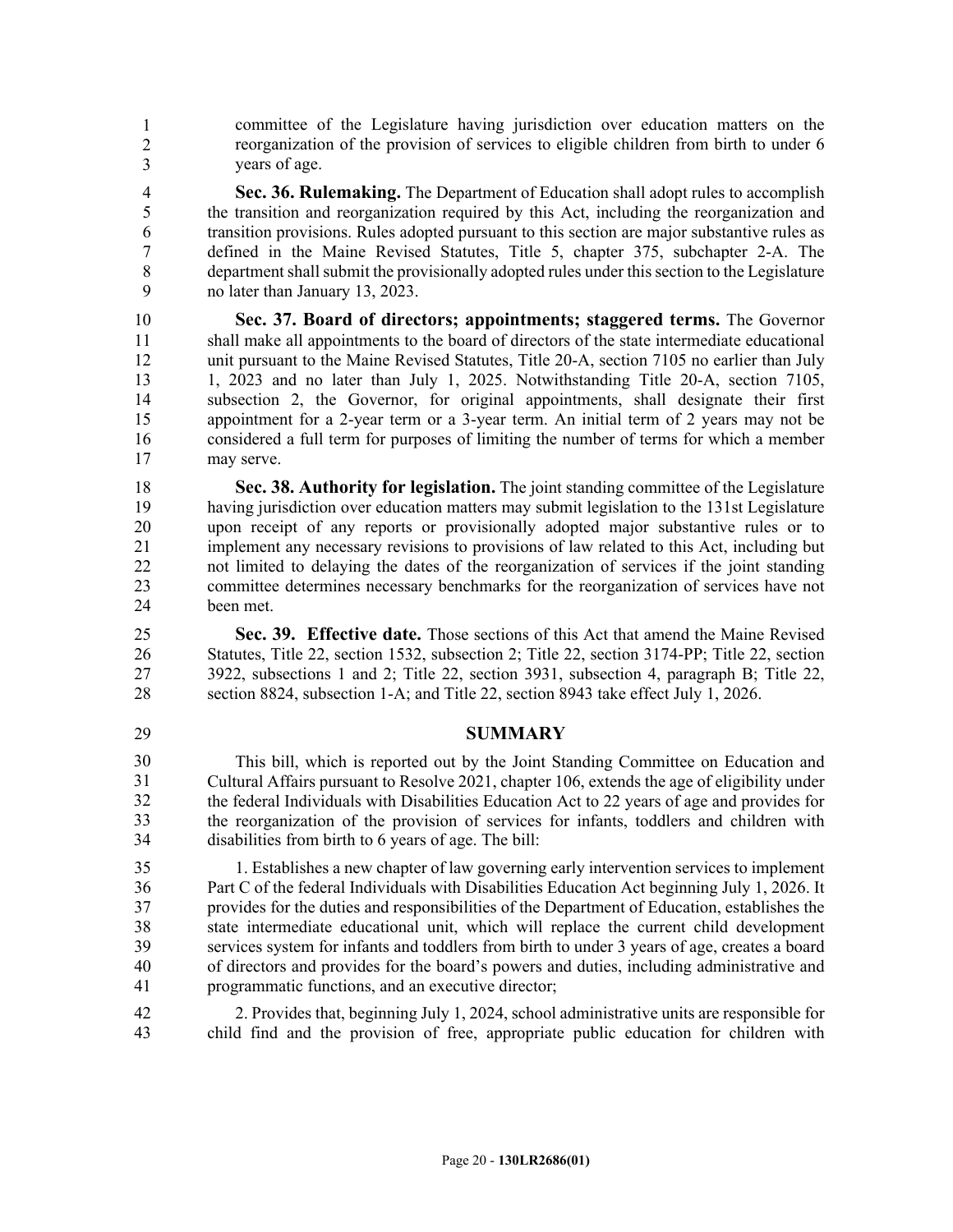disabilities from 3 years of age to under 6 years of age, whether or not the school administrative units operate public preschool programs, and requires the Department of 46 Education to develop a funding formula to provide funds for school administrative units to be implemented no later than July 1, 2024. It further provides that funding for school administrative units must be provided through a funding formula, determined by the 49 Commissioner of Education, that is separate from the essential programs and services 50 funding formula pursuant to the Maine Revised Statutes, Title 20-A, chapter 606-B and 51 must fund 100% of the cost of education, including prekindergarten education, special 52 education and related services for children eligible for services under the federal 53 Individuals with Disabilities Education Act, Part B, Section 619. If funding is not provided 54 to school administrative units, school administrative units are not required to take 55 responsibility for child find and the provision of free, appropriate public education for 56 children with disabilities from 3 years of age to under 6 years of age; 1 2 3 4 5 6 7 8 9 10 11 12 13

14 3. Amends cross-references to the Child Development Services System to refer to the 15 state intermediate educational unit. Before July 1, 2026, the Child Development Services 16 System is the state intermediate educational unit; beginning July 1, 2026, the state 17 intermediate educational unit is established pursuant to the Maine Revised Statutes, Title 18 20-A, section 7104;

19 4. Repeals, on July 1, 2026, those sections of law governing the Child Development 20 Services System;

21 5. Provides provisions for the transition and reorganization of services for infants and 22 toddlers and children with disabilities from birth to 6 years of age, including but not limited 23 to provisions that require the Department of Education to:

24 A. Adjust Child Development Services System regional sites as necessary based on 25 school administrative units' capacity to serve students. Between July 1, 2024 and July 26 1, 2026, school administrative units may contract with Child Development Services 27 System sites to provide services to children, and funds for the Child Development 28 Services System may be reallocated as necessary to school administrative units 29 beginning July 1, 2024;

30 B. Develop a funding mechanism for the state intermediate educational unit to be in 31 place on or before July 1, 2026;

32 C. Pay 100% of costs for compensatory services for children with disabilities from 3 33 years of age to under 6 years of age who have been underserved through the 34 independent education unit model for fiscal years 2022-23, 2023-24, 2024-25, 2025- 35 26 and 2026-27;

36 D. Develop a budget to include costs for school administrative units to serve children 37 with disabilities from 3 years of age to under 6 years of age and develop a funding 38 formula to be in place on or before July 1, 2024, which must be submitted to the joint 39 standing committee of the Legislature having jurisdiction over education matters for 40 review no later than February 1, 2023;

- 41 E. Develop a projection of the total cost for each year of the transition and the 42 anticipated total cost for each year after the transition;
- 43 F. Eliminate all Child Development Services System positions on or before July 1, 44 2026. The Department of Education is required to transfer Part C employees to the state 45 intermediate educational unit on July 1, 2026. Part B employees must be offered career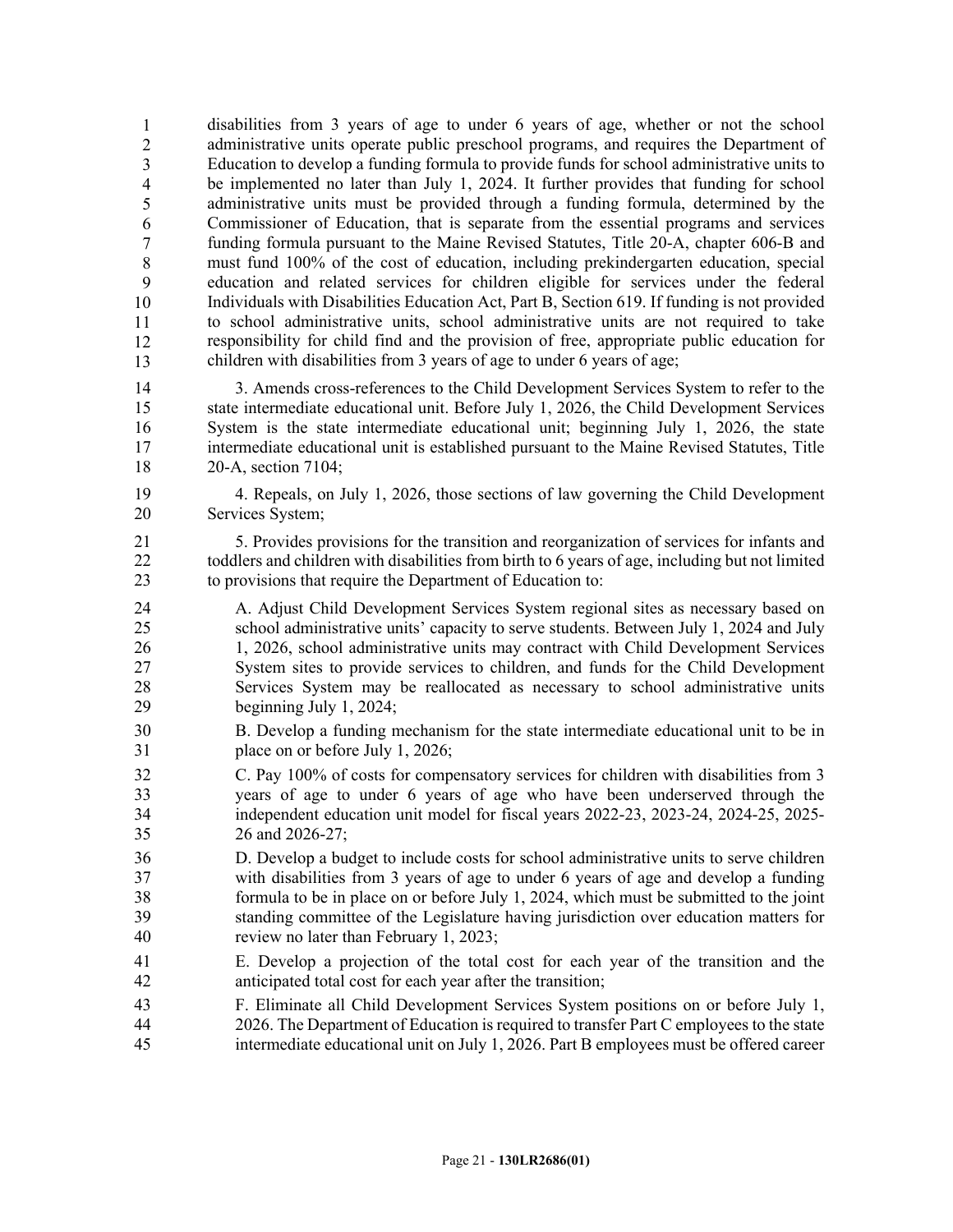counseling, course work and expedited certification pathways, retraining in early intervention services and retirement options beginning August 1, 2022; 3 G. Report to the joint standing committee annually throughout the transition and 3 4 times between the effective date of this legislation and November 2, 2022. The Joint 5 Standing Committee on Education and Cultural Affairs is authorized to meet 3 times 6 during that same time period to receive and discuss the reports; and 7 H. Adopt major substantive rules governing the transition and to implement this 8 legislation. The rules must be submitted to the Legislature no later than January 13, 9 2023; 10 6. Provides a provision for school administrative units that want to adopt responsibility 11 early for the provision of a free, appropriate public education for children from 3 years of 12 age to under 6 years of age to do so and receive 100% reimbursement for these costs directly 13 from the Department of Education and additional financial support from the department; 14 7. Provides that a Child Development Services System employee who transfers from 15 the Child Development Services System to a school administrative unit between July 1, 16 2022 and July 1, 2026 who otherwise would be a mandatory member of the State Employee 17 and Teacher Retirement Program or the Participating Local District Consolidated 18 Retirement Plan as a result of such transfer, within 30 days of the transfer, may make a 19 one-time election whether to be a member of the applicable program or plan; and 20 8. Gives authority to the joint standing committee of the Legislature having jurisdiction 21 over education matters to submit legislation to the 131st Legislature upon receipt of any 22 reports or provisionally adopted rules pursuant to this legislation or to implement any 23 necessary revisions to provisions of the law related to this legislation, including but not 24 limited to delaying the dates of the reorganization of services if the committee determines 25 that necessary benchmarks for the reorganization of services have not been met. 26 **FISCAL NOTE REQUIRED** 27 **(See attached)** 1 2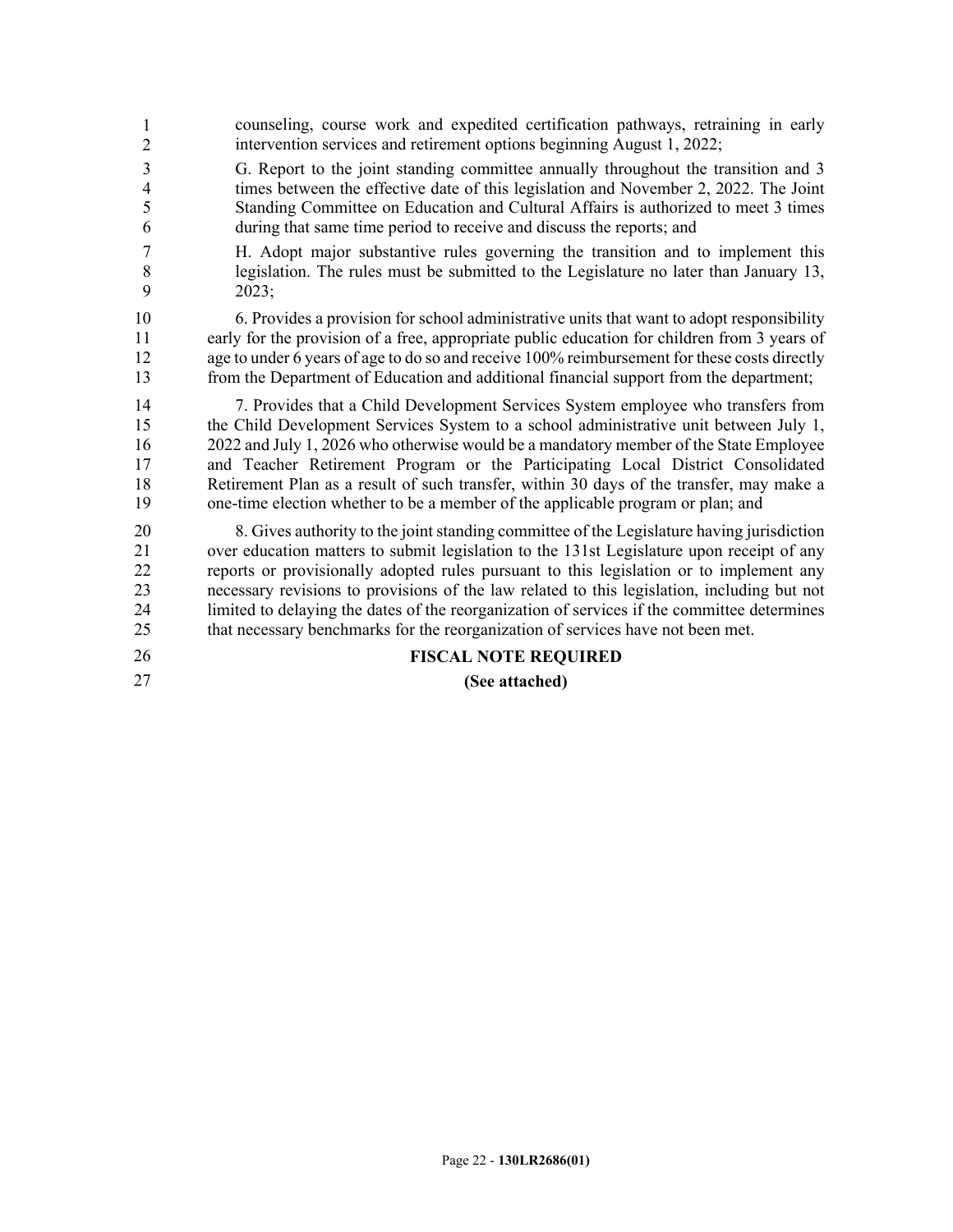

# **130th MAINE LEGISLATURE**

**LD 2039 LR 2686(01)**

**An Act To Reorganize the Provision of Services for Infants, Toddlers and Children with Disabilities from Birth to 6 Years of Age and Extend the Age of Eligibility under the Individuals with Disabilities Education Act to 22**

> **Fiscal Note for Original Bill Committee: Education Committee Fiscal Note Required: Yes**

## **Fiscal Note**

Potential future biennium cost increase - General Fund

#### **Fiscal Detail and Notes**

Under current law, services for infants, toddlers and children with disabilities from birth to 6 years of age is provided through the Child Development Services System (CDS) which receives General Fund appropriations of approximately \$39.7 million per year along with approximately \$5.3 million annually in federal funds. This legislation reorganizes how services to these children are provided and extends the age that a child with a disability is eligible to receive services under the Individuals with Disabilities Education Act from age 21 to age 22. The bill requires the Department of Education to develop projections for the total cost of this reorganization and to report to the joint standing committee having jurisdiction over education matters on the cost and proposed funding mechanisms by November 2, 2022 If the projected costs exceed current funding levels, additional General Fund appropriations will be required.

As part of the reorganization, the bill requires school administrative units (SAU's) to assume responsibility for identifying and providing free, appropriate public education (FAPE) for children with disabilities from 3 years of age to under 6 beginning July 1, 2024 using their own employees or through contracts with public or private providers (SAU's are allowed to contract with the Child Development Services System until July 1, 2026) only if funding is provided to cover the total costs to SAU's through a funding formula to be developed by the Department of Education. The bill allows for funds appropriated to the current Child Development Services System program for children with disabilities from 3 years of age to under 6 to be reallocated through a reimbursement model developed by the department to SAU's beginning July 1, 2024.

This legislation also repeals the current Child Development Services System and replaces it with a State Intermediate Educational Unit (SIEU) established as a public instrumentality of the State responsible for identifying, evaluating and providing early intervention services to eligible infants and toddlers with disabilities from birth to under age 3 and their families effective July 1, 2026. The bill requires the Department of Education to develop a funding mechanism for the SIEU to be in place by that effective date.

This bill requires the Department of Education to pay 100% of the costs for compensatory services for children with a disability from 3 years of age to under 6 years of age who have been underserved through the current model from fiscal year 2022-23 through fiscal year 2025-26. This requirement is expected to result in additional costs to the State, but the total impact can not be estimated at this time.